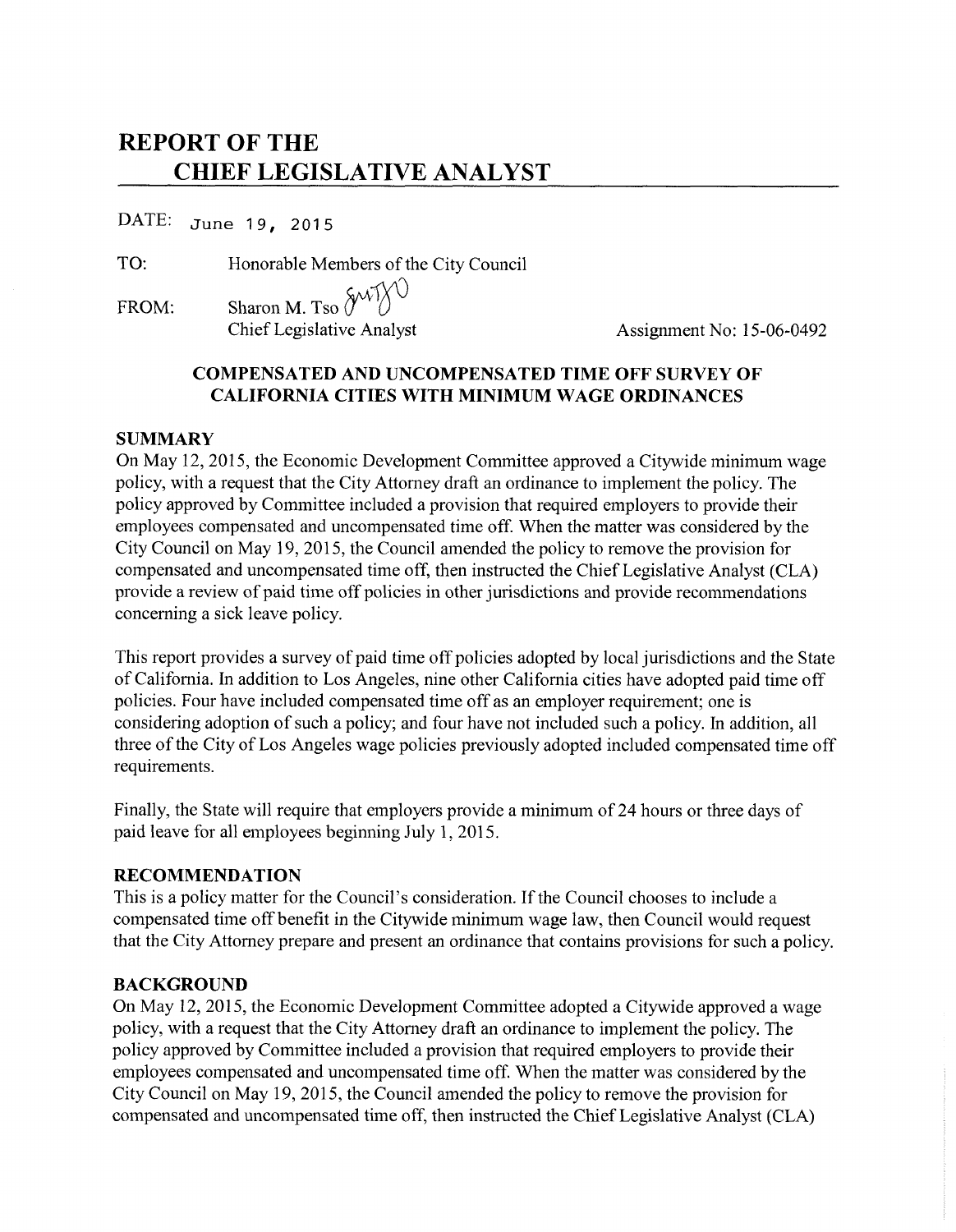provide a review of paid time off policies in other jurisdictions and provide recommendations concerning a sick leave policy.

Several northern California cities and the State require employers to provide paid sick leave, while Los Angeles (Living Wage and Citywide Hotel Worker Minimum Wage ordinances) requires employers to provide compensated time off. Some paid sick leave laws allow employers with compensated time off policies that meet the paid sick leave criteria to qualify as compliant with the law.

Such policies include a requirement for a specified number of hours or an accrual formula to be received by employees. These serve as a cap on the number of hours that the employee may earn in a year, as well as a threshold for the maximum number of hours that an employee may retain at any given time. Some policies require that unused hours roll-over from year to year, while others do not. Only the Los Angeles Hotel Workers Minimum Wage Ordinance requires that employees be paid for unused time above the cap, while others specifically state that payment for unused hours is not required. Most policies provide discretion to the employer to provide higher benefits than those in the law.

Table 1 provides a comparison of the laws effective in the five cities with paid leave laws, as well as the State of California.

#### **City of Los Angeles**

The City has previously adopted four wage-related laws:

- Living Wage Ordinance
- LAX Hospitality Zone Ordinance
- Hotel Worker Minimum Wage Ordinance
- Citywide Minimum Wage Ordinance

The LAX Hospitality Zone Ordinance was repealed in October 2014 in favor of the Hotel Worker Minimum Wage Ordinance. The Citywide Minimum Wage Ordinance does not provide for compensated or uncompensated time off, as noted above. The three City laws that include paid leave require that employers provide 12 days of compensated time off annually as well as 10 days of uncompensated time off annually for sick leave or family illness to be used when the employee has exhausted their compensated time off. Under the Living Wage Ordinance, employees accrue one day per month in compensated time off and uncompensated time off is earned as a lump sum once per year.

The Hotel Worker Minimum Wage Ordinance includes a definition of part-time and fulltime employees, time off accrual procedures, and rules for the use of uncompensated time off. The ordinance also provides for payment of unused compensated time off when the employee accrues more than 192 hours.

The full text of these three City ordinances is provided in Attachment A.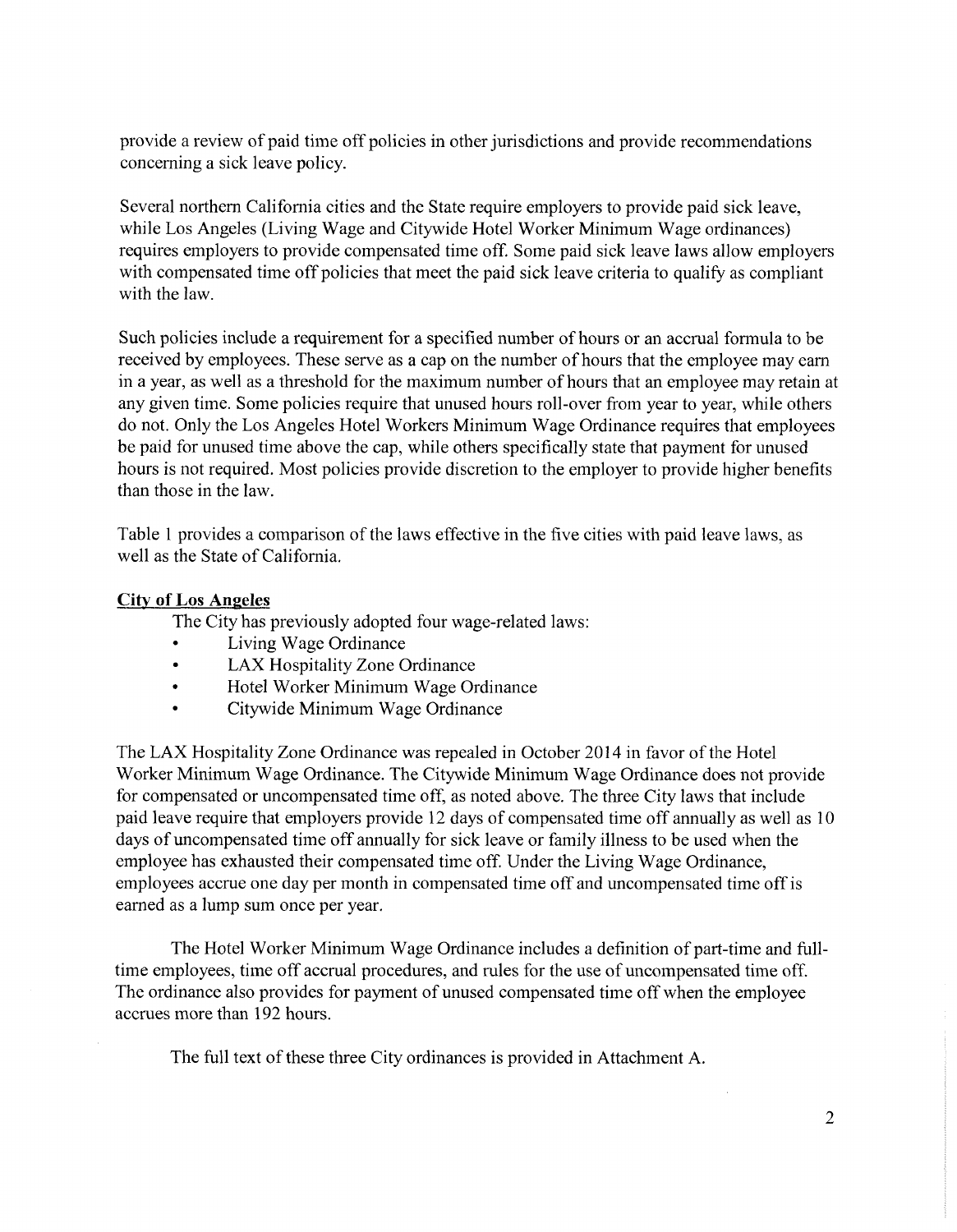# **Table 1 Paid Leave Policies in California: State of California and California Cities with Minimum Wage Ordinances**

|                                    |                                           |                                |                                   | Los Angeles                       |                                   |                               |                               |                               |
|------------------------------------|-------------------------------------------|--------------------------------|-----------------------------------|-----------------------------------|-----------------------------------|-------------------------------|-------------------------------|-------------------------------|
|                                    |                                           | State of California            | Living Wage                       | <b>LAX Hospitality</b><br>Zone    | Hotel Worker<br>Min Wage          | Emeryville                    | Oakland                       | San Francisco                 |
|                                    | Form of Leave                             | Paid Sick Leave                | Comp Time Off                     | Comp Time Off                     | Comp Time Off                     | Paid Sick Leave               | Paid Sick Leave               | Paid Sick Leave               |
| $\mathfrak{F}$<br>Compensated Time | Full-time Employee<br>Annual Accrual Rate | 1 hour for 30<br>hours worked* | 12 days                           | 12 days                           | 96 hours<br>$(12 \text{ days})$   | 1 hour for 30<br>hours worked | 1 hour for 30<br>hours worked | 1 hour for 30<br>hours worked |
|                                    | Part-time Accrual<br>Rate                 | Proportionate                  | Silent                            | Silent                            | Proportionate                     | Proportionate                 | Proportionate                 | Proportionate                 |
|                                    | Maximum<br>Accrual (Cap)                  | 48 hours<br>$(6 \text{ days})$ | Silent                            | Silent                            | 192 hours                         | 72 hours                      | 72 hours                      | 72 hours                      |
|                                    | Cap for Small<br><b>Businesses</b>        | No                             | No                                | No                                | No                                | 48 hours                      | 40 hours                      | 40 hours                      |
|                                    | Payment for Unused<br>Hours               | N <sub>o</sub>                 | Silent                            | Silent                            | Yes                               | Silent                        | No                            | N <sub>o</sub>                |
|                                    | Roll-over                                 | Yes                            | Silent                            | Silent                            | Yes                               | Yes                           | Silent                        | Silent                        |
|                                    | Consideration for<br>CTO Policy           | Yes                            | n/a                               | n/a                               | n/a                               | Silent                        | Yes                           | Yes                           |
| Jncompensated Time Off             | <b>Accrual Rate</b>                       | None                           | 10 days                           | 10 days                           | 80 Hours                          | None                          | None                          | None                          |
|                                    | Specified Purpose                         |                                | For personal or<br>family illness | For personal or<br>family illness | For personal or<br>family illness |                               |                               |                               |
|                                    | Limitation                                |                                | Must use CTO<br>first             | Must use CTO<br>first             | Must use CTO<br>first             |                               |                               |                               |

CTO = compensated time off

\*This is the minimum required by AB 1522. An employer may provide 3 days or 24 hours up front, or allow accrual based on the hours worked. The State does not limit annual accrual, though the law states that employers may limit the use of accrued hours to 3 days or 24 hours per year.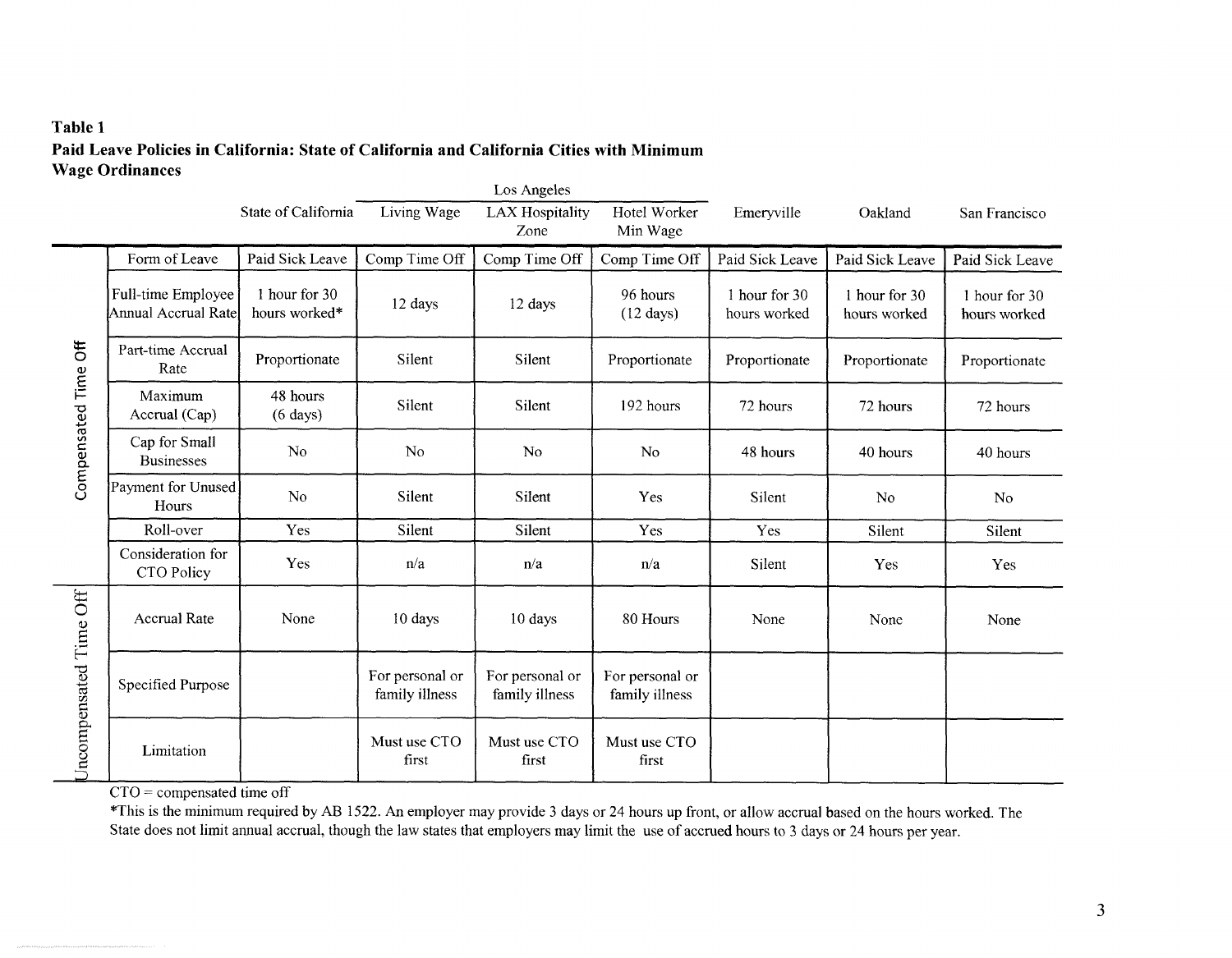### **Other California Cities**

In addition to Los Angeles, nine other California cities have adopted minimum wage ordinances or passed ballot measures implementing a citywide minimum wage. As noted in the following list, three of these cities require compensated time off or paid sick leave. Summaries of the compensated time off requirements for those three cities are provided below. The text of the laws implementing compensated time off in these cities is included in Attachment B.

The City of Berkeley does not currently require compensated time off or paid sick leave. But the city's Commission on Labor has instructed city staff to evaluate options and recommend a compensated time off model. It is anticipated that the Commission's recommendation will be considered by the City Council in late 2015.

The City of San Diego adopted a minimum wage ordinance with paid sick leave, but that has been placed on hold pending voter approval.

#### **No Compensated Time Off Required**

- Mountain View
- Richmond
- San Jose
- Sunnyvale

#### **Compensated Time Off Under Consideration**

- Berkeley (legislative approval)
- San Diego (referendum)

#### **Compensated Time Off Required**

- **Emeryville** 
	- <sup>48</sup> hours of paid sick leave for employees in small businesses
	- $-72$  hours of paid sick leave for employees in all other businesses
- Oakland
	- $-1$  hour of paid sick leave earned for every 30 hours of work
	- $-$  Cap of 40 hours for employees in small businesses
	- Cap of <sup>72</sup> hours for employees in all other businesses
	- San Francisco
		- $-1$  hour of paid sick leave earned for every 30 hours of work
		- Cap of <sup>40</sup> hours for employees in small businesses
		- Cap of <sup>72</sup> hours for employees in all other businesses

### **State of California**

On September 10, 2014, the Governor signed AB 1522, the "Healthy Workplaces, Healthy Families Act of 2014," to require employers to provide paid sick leave to employees who work in California for 30 or more days. Beginning July 1, 2015, eligible employees will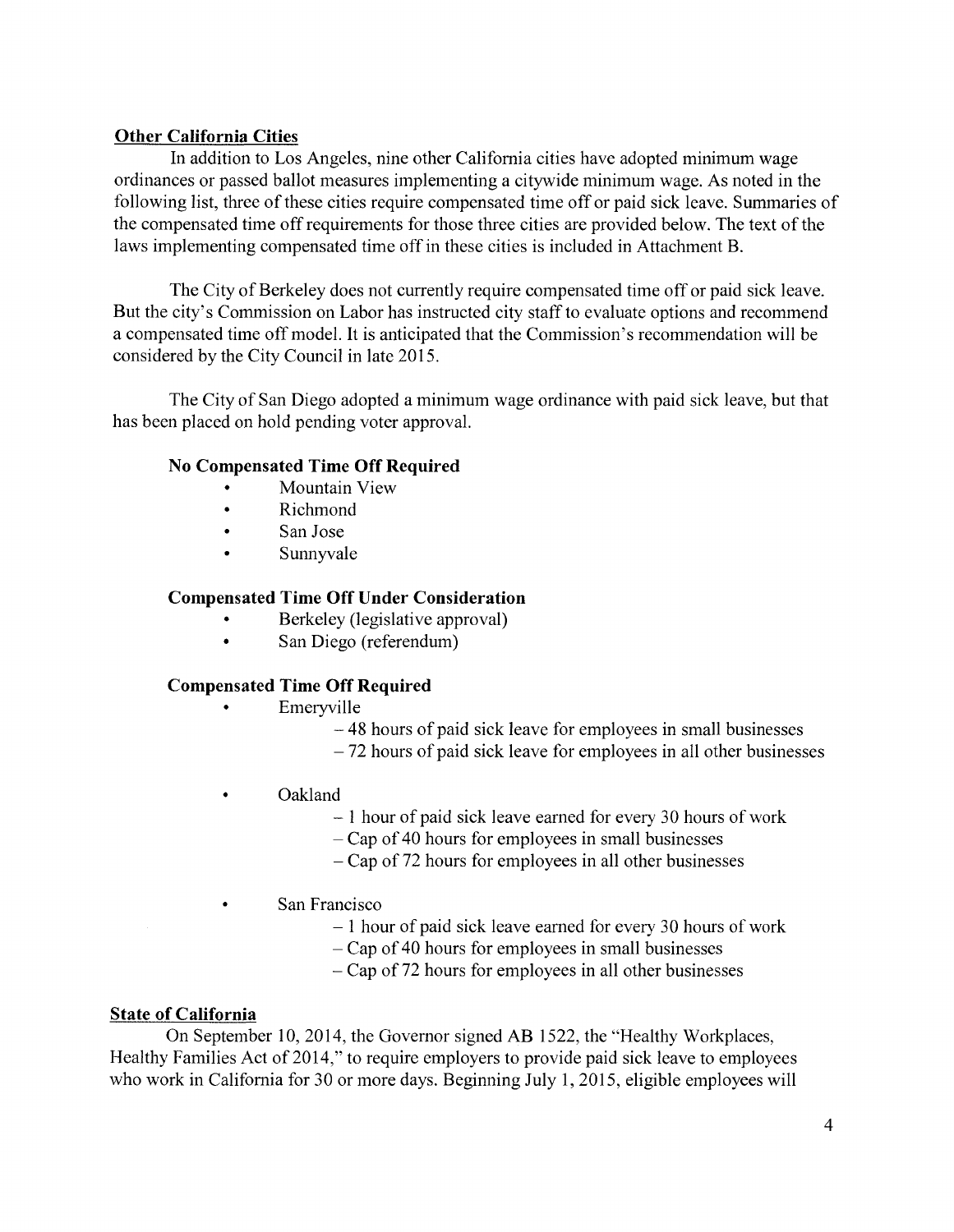accrue 1 hour of paid sick leave for every 30 hours worked. Employees would be able to use accrued time beginning on the  $90<sup>th</sup>$  day of employment.

AB 1522, however, provides additional criteria concerning the use and accrual of time. Employers may elect to limit an employee's use of sick days to no more than 24 hours or three days in each year of employment. Accrued sick leave must carry over to the following year. In addition, employees may retain no more than 48 hours or six days of sick time if an employer implements a policy to this effect. Finally, an employer has the option to offer 24 hours or 3 days of sick leave at the beginning of each calendar year, anniversary date, or twelve months basis instead of the accrual method.

Among the provisions of AB 1522, employers are required to comply with both local and State laws, and are obligated to provide the more generous provision or benefit to employees where there is a difference between the two.

#### **Policy Options**

The various compensated time off and paid leave policies reviewed above provide the City with two key models, if the Council chooses to incorporate such a policy into the Citywide minimum wage law:

- -- 1 hour of leave earned for every 30 hours of work
- 12 days of compensated time off, as well as 10 days of uncompensated time off for sick leave or family illness

Either policy could be modified to provide a different model or lower threshold for small businesses. In addition, either policy could include proportional accrual for part-time employees. Finally, such a policy should provide direction concerning pay-out of accrued compensated time off. Some policies require that employers pay out any excess hours accrued by the employee, while other policies do not allow an employee to accrue hours in excess of the accrual cap established in the policy.

The following tables provide specific decisions points for the development of a Paid Sick Leave or Compensated Time Off policy.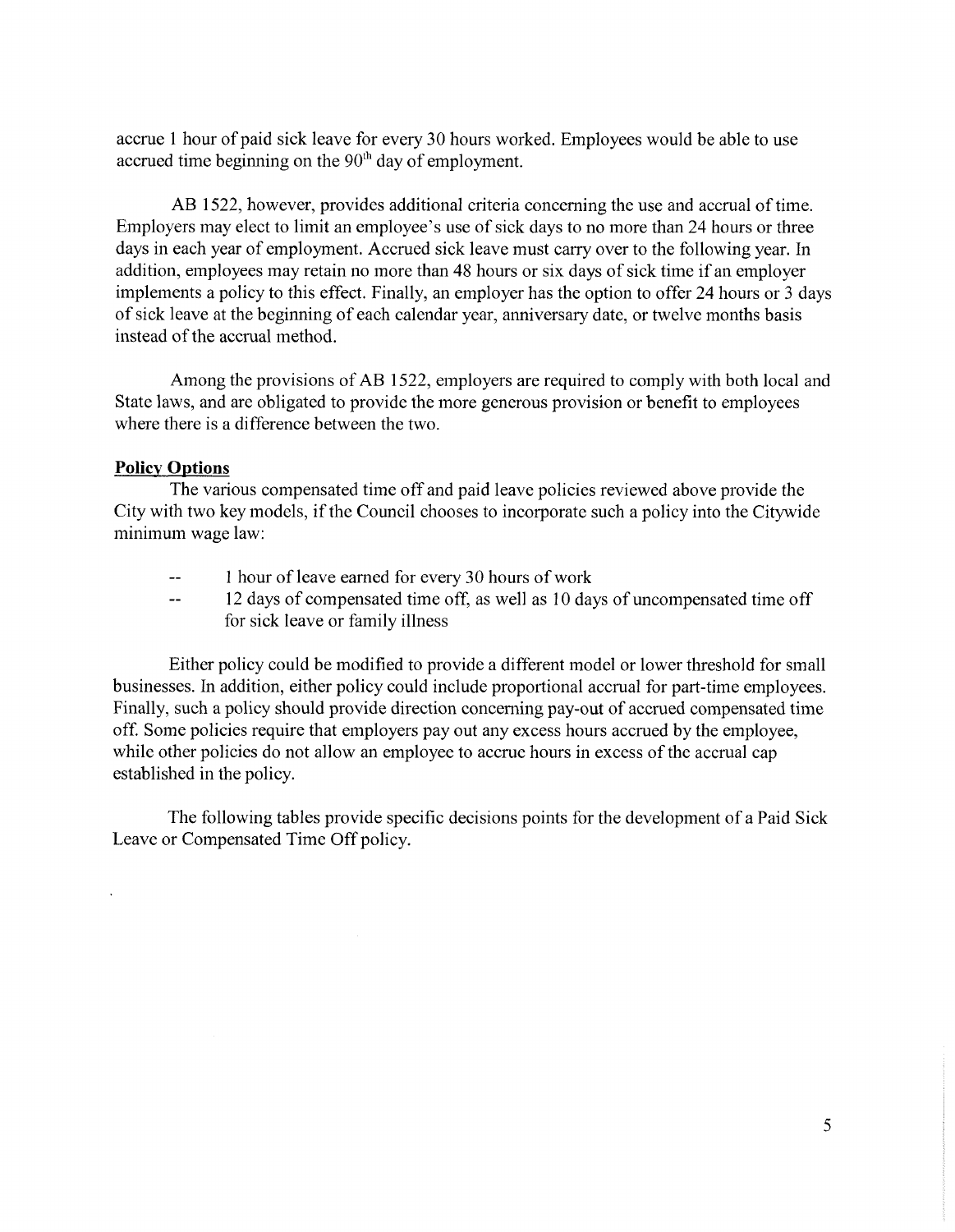# **Compensated Time Off**

# **ACTION**

Should the policy include compensated time off and uncompensated time off? — Yes

- No

<u>. </u>

# **ACTION**

| How much compensated time off should employees accrue? |                                                   |  |  |  |  |
|--------------------------------------------------------|---------------------------------------------------|--|--|--|--|
| $-$                                                    | 1 hour of leave earned for every 30 hours of work |  |  |  |  |
| $-$                                                    | 12 days per year                                  |  |  |  |  |
| $-$                                                    | Other amount                                      |  |  |  |  |

# **Uncompensated Time Off**

| <b>ACTION</b> |                                                                  |  |
|---------------|------------------------------------------------------------------|--|
|               | Should employees also be provided uncompensated time off?<br>Yes |  |
|               | NO                                                               |  |

# **ACTION**

1

| How much uncompensated time off should employees accrue? |                                                   |  |  |  |  |
|----------------------------------------------------------|---------------------------------------------------|--|--|--|--|
| $\sim$ $-$                                               | 1 hour of leave earned for every 30 hours of work |  |  |  |  |
| $\sim$ $\sim$                                            | 10 days per year                                  |  |  |  |  |
|                                                          | )ther                                             |  |  |  |  |
|                                                          |                                                   |  |  |  |  |

# **Proportional Accrual**

| Should employees who work part-time be allowed to earn a<br>proportionate amount of time off? |  |
|-----------------------------------------------------------------------------------------------|--|
| Yes                                                                                           |  |
| N٥                                                                                            |  |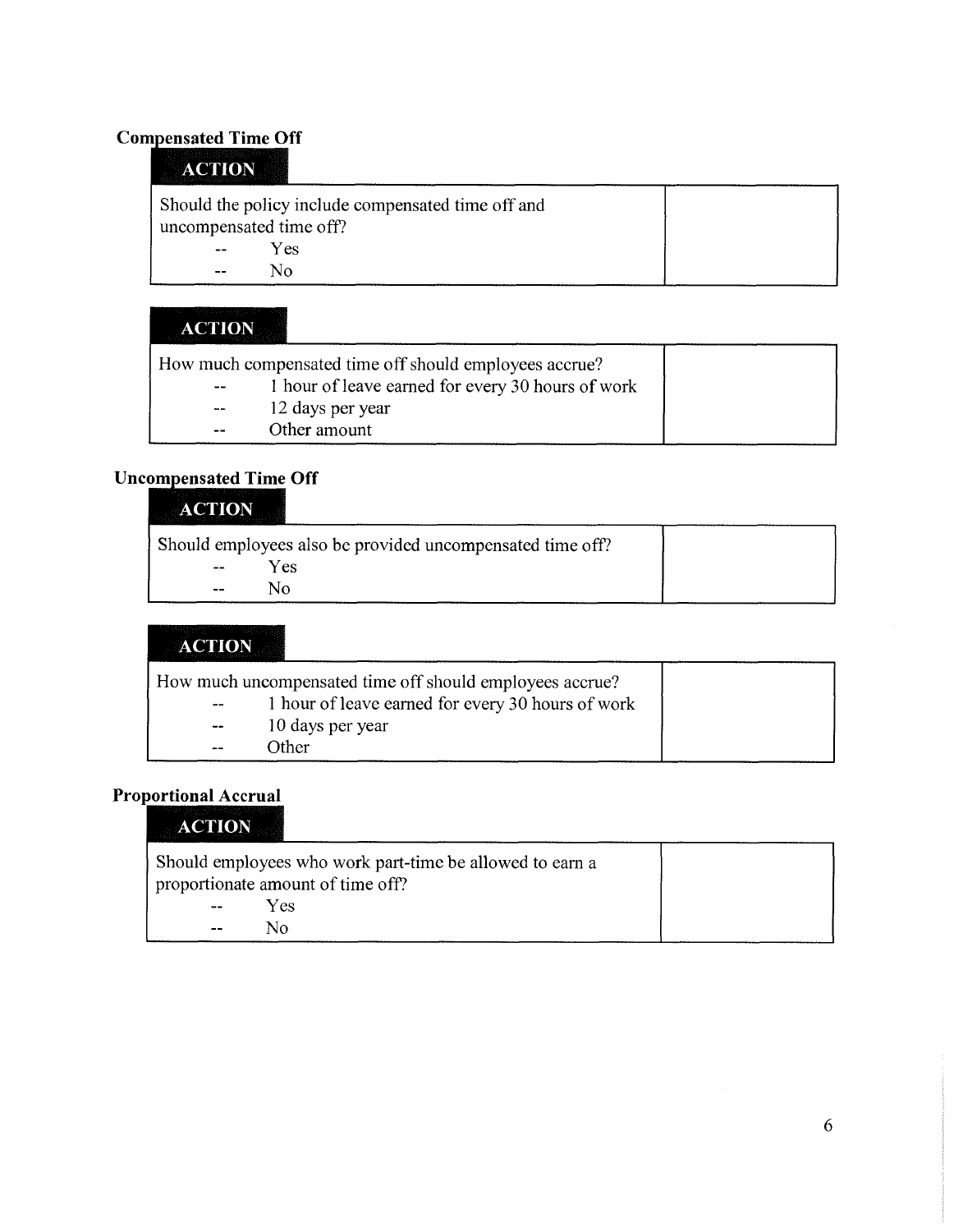# **Small Businesses**

| <b>ACTION</b> |                                                             |  |
|---------------|-------------------------------------------------------------|--|
| businesses?   | Should time off accrual be calculated differently for small |  |
| $-$           | Yes                                                         |  |
|               | No                                                          |  |

# ACTION

1

| the company's company's company's company's company's company's company's company's company's company's company's |     |  |  |  |
|-------------------------------------------------------------------------------------------------------------------|-----|--|--|--|
| Is small business defined the same as in the minimum wage                                                         |     |  |  |  |
| ordinance?                                                                                                        |     |  |  |  |
| --                                                                                                                | Yes |  |  |  |
| $\sim$                                                                                                            | NΩ  |  |  |  |

# **ACTION**

|     | Would the small business accrual be permanent or would it align |  |  |  |  |
|-----|-----------------------------------------------------------------|--|--|--|--|
|     | with other businesses at some later date?                       |  |  |  |  |
| $-$ | Y es                                                            |  |  |  |  |
| $-$ |                                                                 |  |  |  |  |

# ACTION

| If small businesses are assigned a different accrual rate, what<br>would that rate be? |                            |  |  |  |
|----------------------------------------------------------------------------------------|----------------------------|--|--|--|
| $\sim$ $\sim$                                                                          | 50% of policy accrual rate |  |  |  |
|                                                                                        | 60% of policy accrual rate |  |  |  |
|                                                                                        | 70% of policy accrual rate |  |  |  |
|                                                                                        | 80% of policy accrual rate |  |  |  |

# **Rollover**

| <b>ACTION</b> |                                                          |  |
|---------------|----------------------------------------------------------|--|
|               | Should unused accrued hours roll over from year to year? |  |
| $- -$         | Yes                                                      |  |
|               | Ν∩                                                       |  |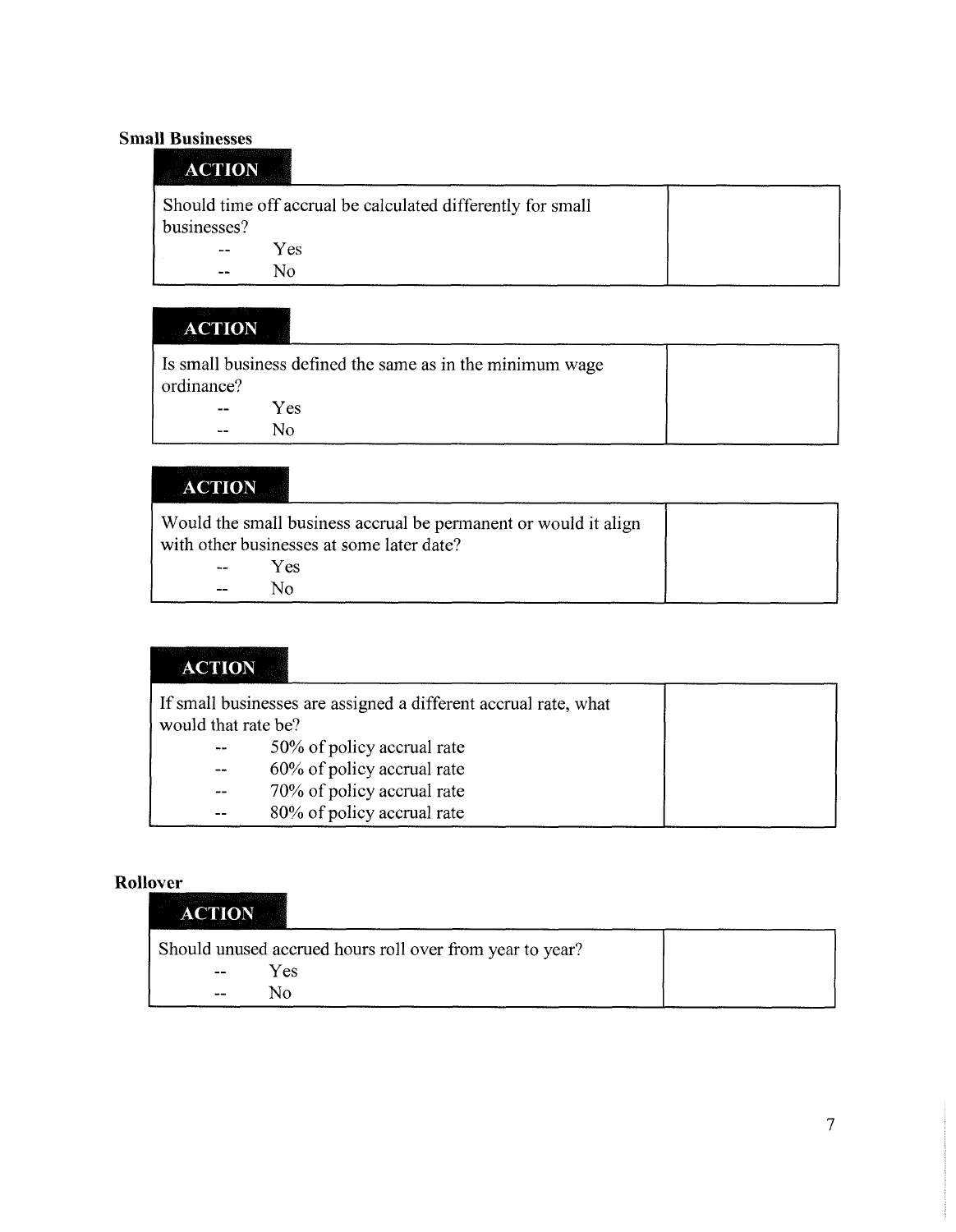# **Total Accrual Cap**

**ACTION** 

Should the maximum hours accrued be capped?

-- Yes<br>-- No

- No

# **ACTION**

If yes, at what rate?

|     | at what rate?          |  |  |  |  |  |
|-----|------------------------|--|--|--|--|--|
|     | 100% of annual accrual |  |  |  |  |  |
| $-$ | 150% of annual accrual |  |  |  |  |  |
|     | 200% of annual accrual |  |  |  |  |  |

Τ

# **Accrued Hours in Excess of Maximum Cap**

| <b>ACTION</b>                                                         |                                                                                                                                                                                   |  |  |  |
|-----------------------------------------------------------------------|-----------------------------------------------------------------------------------------------------------------------------------------------------------------------------------|--|--|--|
| What should happen with hours earned in excess of the accrual<br>cap? |                                                                                                                                                                                   |  |  |  |
|                                                                       | Accrued hours should roll-over from year to year<br>until the cap is reached, but employer should not be<br>obligated to pay employees for accrued hours in<br>excess of the cap. |  |  |  |
|                                                                       | Accrued hours should roll-over from year to year<br>until the cap is reached, and Employer should pay<br>employees for the hours in excess of the cap.                            |  |  |  |
|                                                                       | Employees should not accrue any hours in excess<br>of the annual accrual cap.                                                                                                     |  |  |  |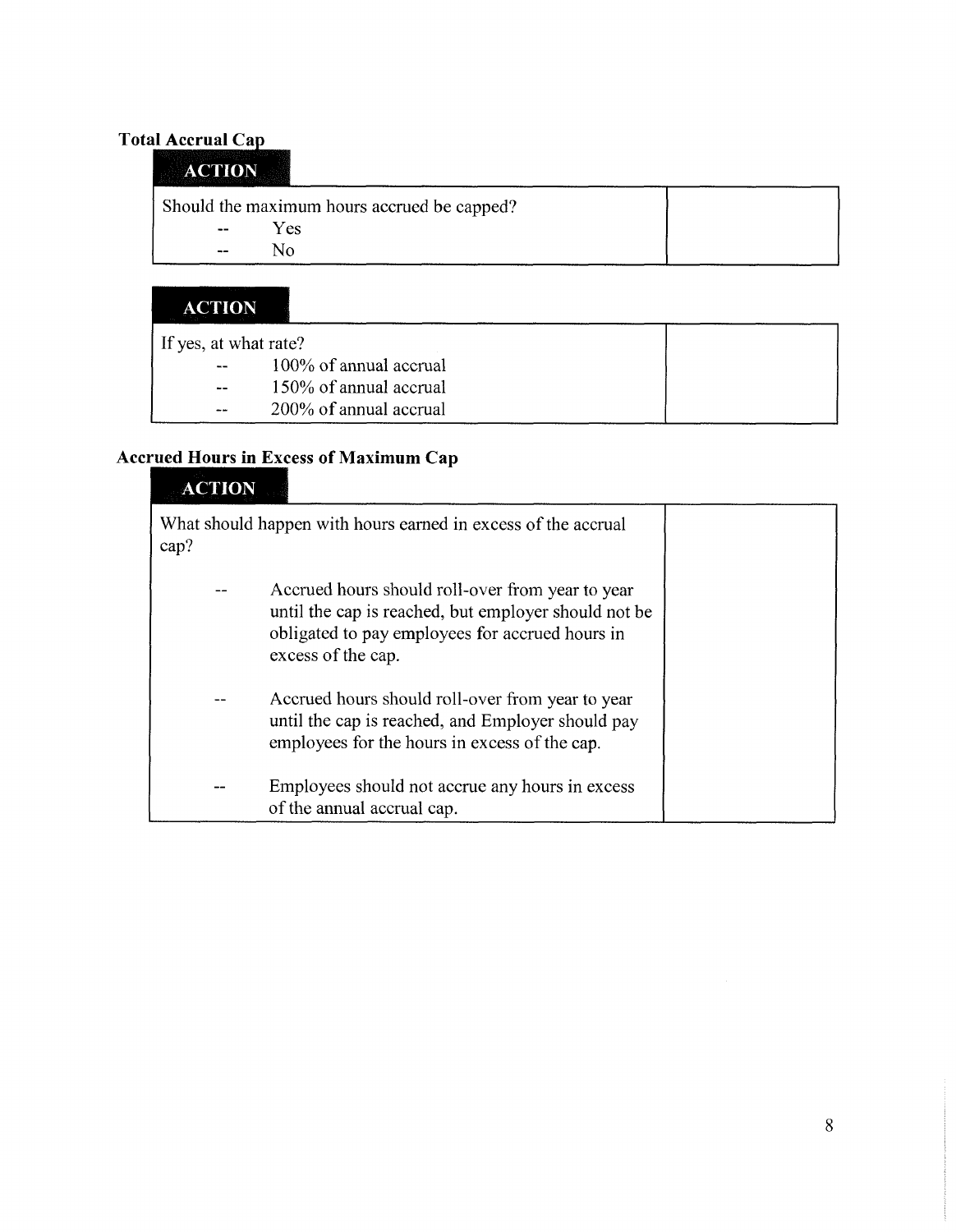Attachment A

City of Los Angeles Wage Laws Concerning Compensated Time Off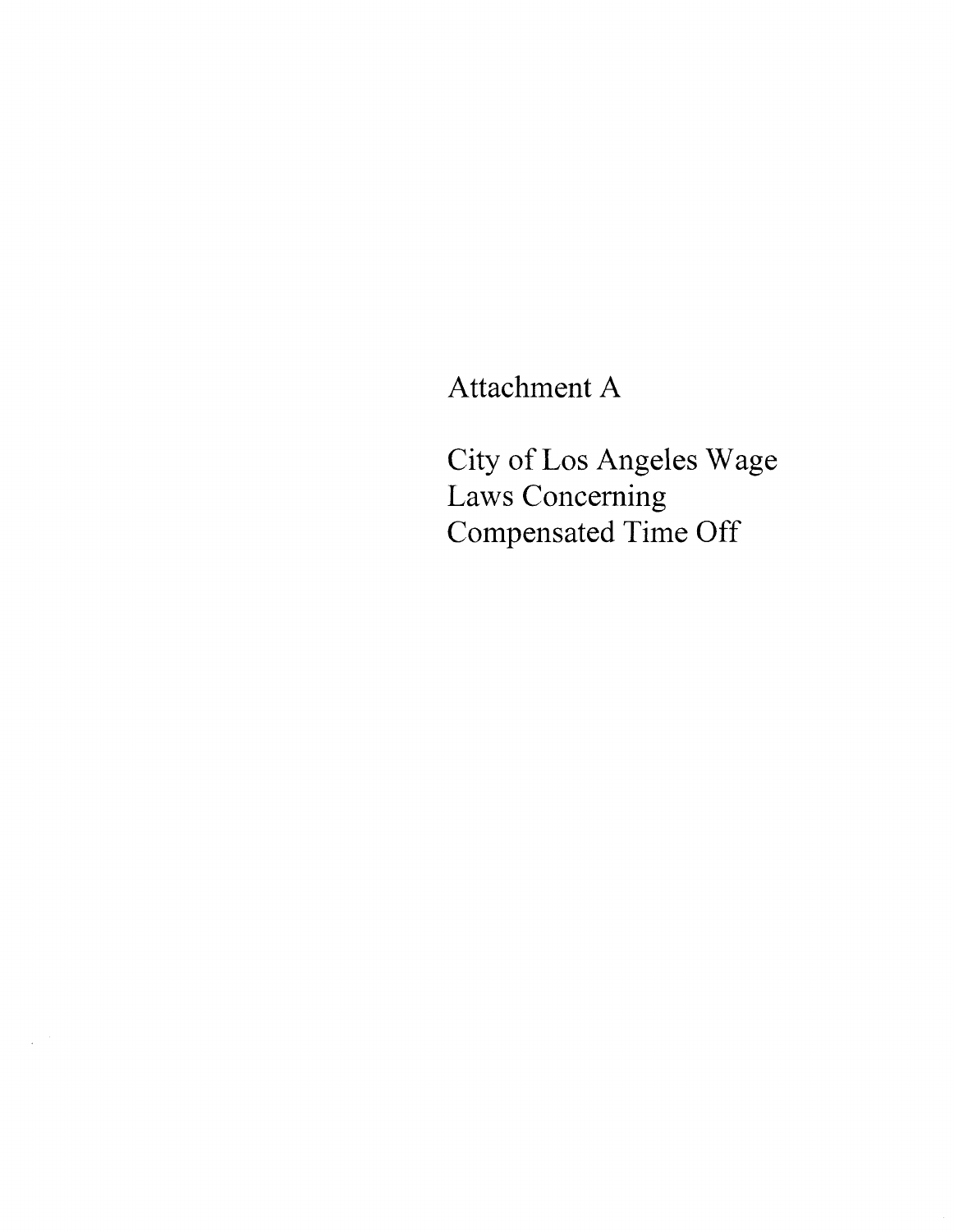## **Los Angeles Administrative Code Living Wage Section 10.37.2 (b) Compensated Days Off**

## (b) *Compensated days off*

Employers shall provide at least twelve (12) compensated days off per year for sick leave, vacation, or personal necessity at the employee's request. Employers shall also permit employees to take at least an additional ten (10) days a year of uncompensated time to be used for sick leave for the illness of the employee or a member of his or her immediate family where the employee has exhausted his or her compensated days off for that year.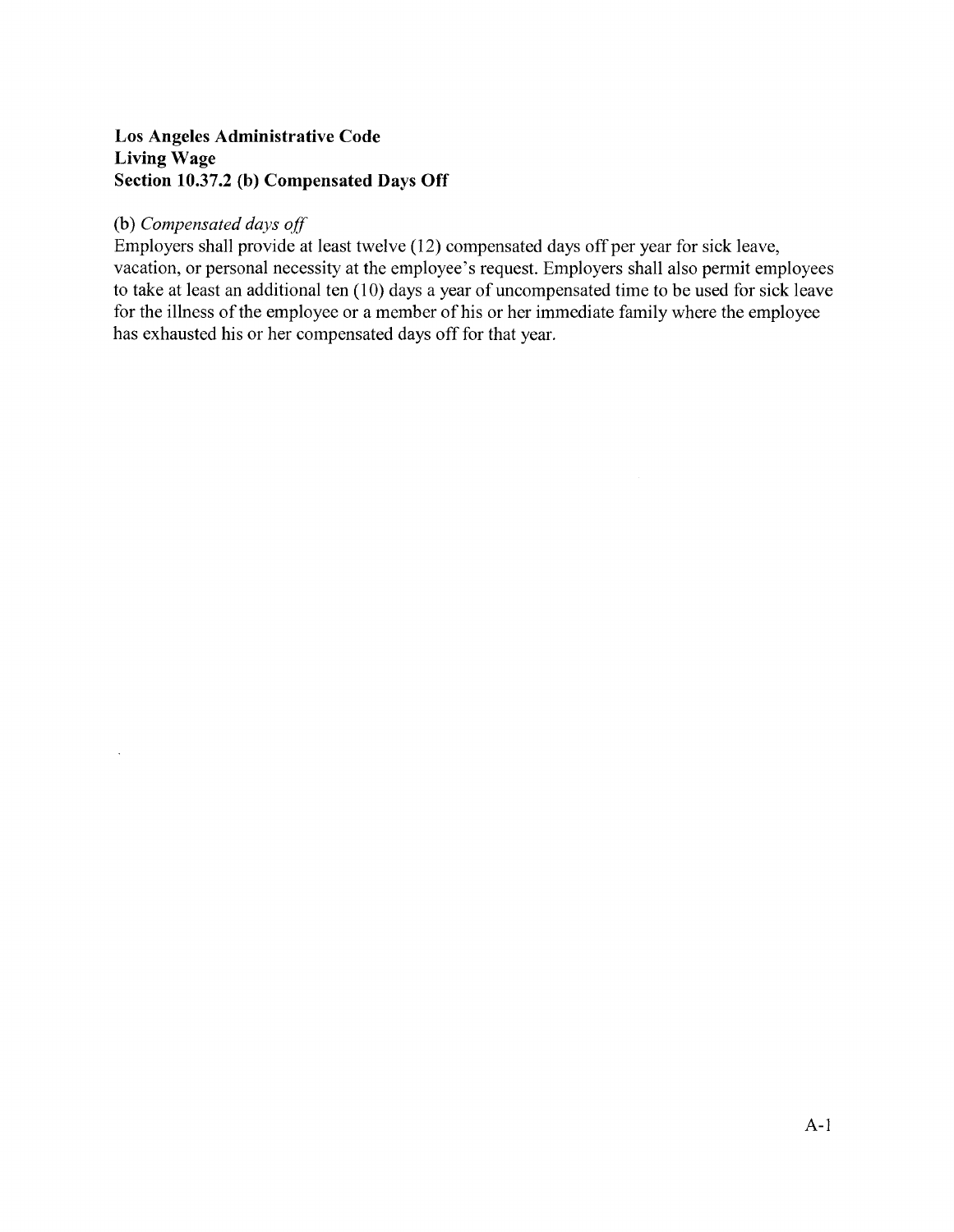# **Los Angeles Municipal Code Airport Hospitality Enhancement Zone Section 104.104 (b) (This section has been repealed in favor of the Citywide Hotel Worker Minimum Wage.)**

B. Compensated Days Off. Hotel Employers shall provide Hotel Workers at least twelve accrued compensated days off per year for sick leave, vacation, or personal necessity at the Hotel Worker's request. Hotel Employers shall also permit Hotel Workers to take at least an additional ten accrued days a year of uncompensated time to be used for sick leave for the illness of the Hotel Worker or a member of his or her immediate family where the Hotel Worker has exhausted his or her compensated days off for that year.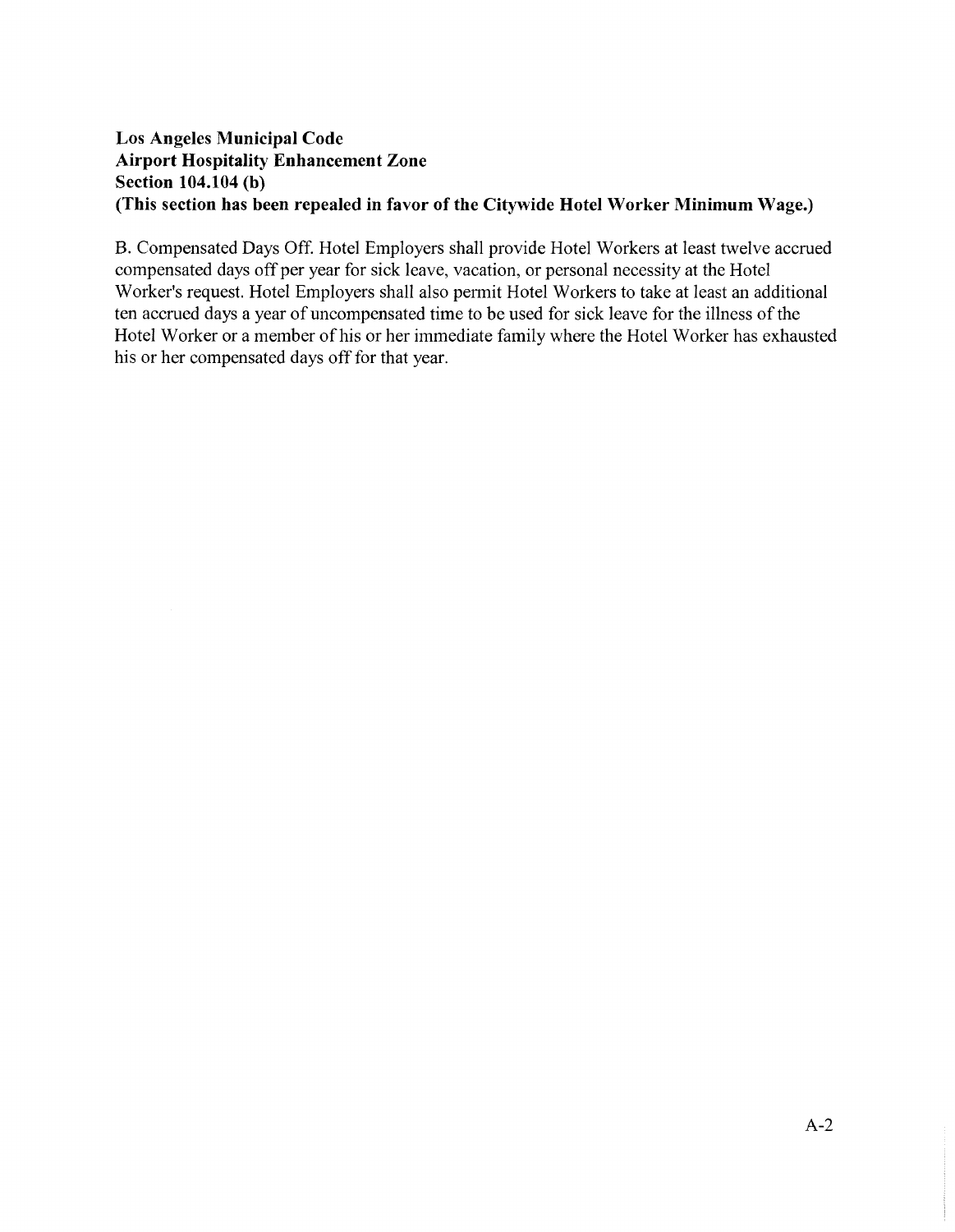## **Los Angeles Municipal Code Citywide Hotel Worker Minimum Wage Section 186.02 Time Off**

B. Time Off.

1. Compensated Time Off. A Hotel Employer shall provide at least 96 compensated hours off per year for sick leave, vacation, or personal necessity to full time Hotel Workers to be made available at the Hotel Worker's request.

(a) A full time Hotel Worker is classified as someone who works at least 40 hours a week or in accordance with the Hotel Employer's policies, if more generous. A full time Hotel Worker shall accrue at least 96/52 hours of compensated time off each week in a calendar year that the Hotel Worker has been employed by the Hotel Employer. Compensated time off does not accrue for work in excess of 40 hours a week. Full time Hotel Workers that work less than 40 hours a week will receive the compensated time off in proportional increments.

(b) A part time Hotel Worker is classified as someone who works less than 40 hours per week or in accordance with the Hotel Employer's policies, ifmore generous. A part time Hotel Worker shall accrue compensated time off in increments proportional to that accrued by someone who works 40 hours a week, in accordance with Section 186.02 B.l.(a).

(c) General Rules for Compensated Time Off.

(i) A Hotel Worker must be eligible to use accrued paid compensated time off after the first six months of employment or consistent with company policies, whichever is sooner.

(ii) A Hotel Employer may not unreasonably deny a Hotel Worker's request to use the accrued compensated time off.

(iii) Unused accrued compensated time offwill carry over until the time offreaches a maximum of 192 hours, unless the Hotel Employer's established policy is more generous.

(iv) After a Hotel Worker reaches the maximum accrued compensated time off, a Hotel Employer shall provide a cash payment once every 30 days for accrued compensated time off over the maximum. A Hotel Employer may provide a Hotel Worker with the option of cashing out any portion of, or all of, the Hotel Worker's accrued compensated time offunder the maximum, but, in no event, shall the Hotel Employer require a Hotel Worker to cash out any accrued compensated time off. Compensated time off cashed out shall be paid to the Hotel Worker at the wage rate that the Hotel Worker is earning at the time of cash out.

(v) A Hotel Employer may not implement any employment policy to count accrued compensated time offtaken under this article as an absence that may result in discipline, discharge, suspension, or any other adverse action.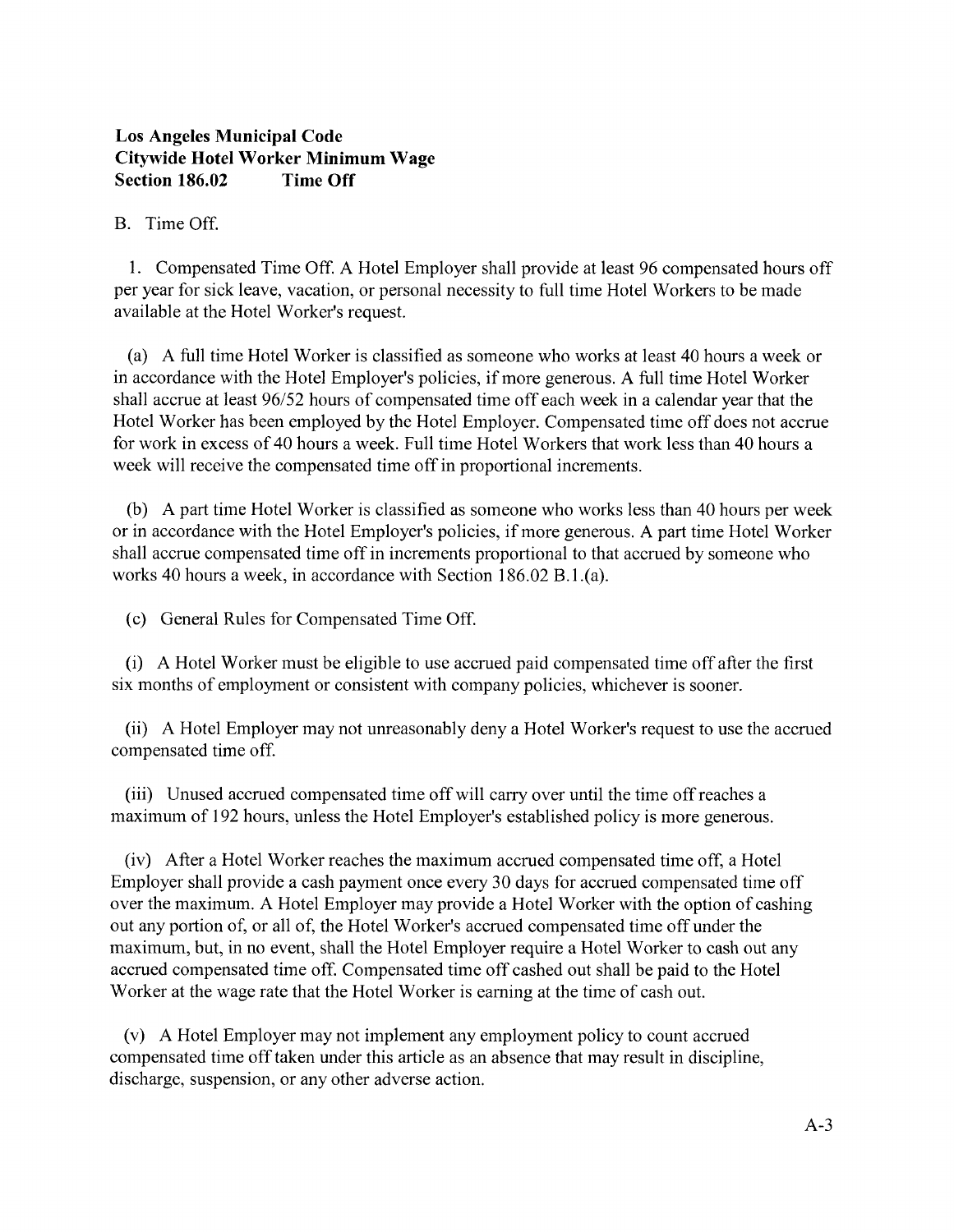2. Uncompensated Time Off. Hotel Employers shall also permit full time Hotel Workers to take at least 80 additional hours per year of uncompensated time off to be used for sick leave for the illness of the Hotel Worker or a member of his or her immediate family where the Hotel Worker has exhausted his or her compensated time off for that year.

(a) A full time Hotel Worker is classified as someone who works at least 40 hours a week or in accordance with the Hotel Employer's policies, if more generous. A full time Hotel Worker shall accrue at least 80/52 hours of uncompensated time off each week in a calendar year that the Hotel Worker has been employed by the Hotel Employer. Uncompensated time off does not accrue for work in excess of 40 hours a week. Full time Hotel Workers that work less than 40 hours a week will receive the uncompensated time off in proportional increments.

(b) A part time Hotel Worker is classified as someone who works less than 40 hours per week or in accordance with the Hotel Employer's policies, ifmore generous. A part time Hotel Worker shall accrue uncompensated time off in increments proportional to that accrued by someone who works 40 hours a week, in accordance with Section 186.02 B.2.(a).

(c) General Rules for Uncompensated Time Off.

(i) A Hotel Worker must be eligible to use accrued uncompensated time off after the first six months of employment or consistent with company policies, whichever is sooner.

(ii) A Hotel Employer may not unreasonably deny a Hotel Worker's request to use the accrued uncompensated time off.

(iii) Unused accrued uncompensated time offwill carry over until the time offreaches a maximum of 80 hours, unless the Hotel Employer's established policy is more generous.

(iv) A Hotel Employer may not implement any employment policy to count uncompensated time off taken under this article as an absence that may result in discipline, discharge, suspension, or any other adverse action.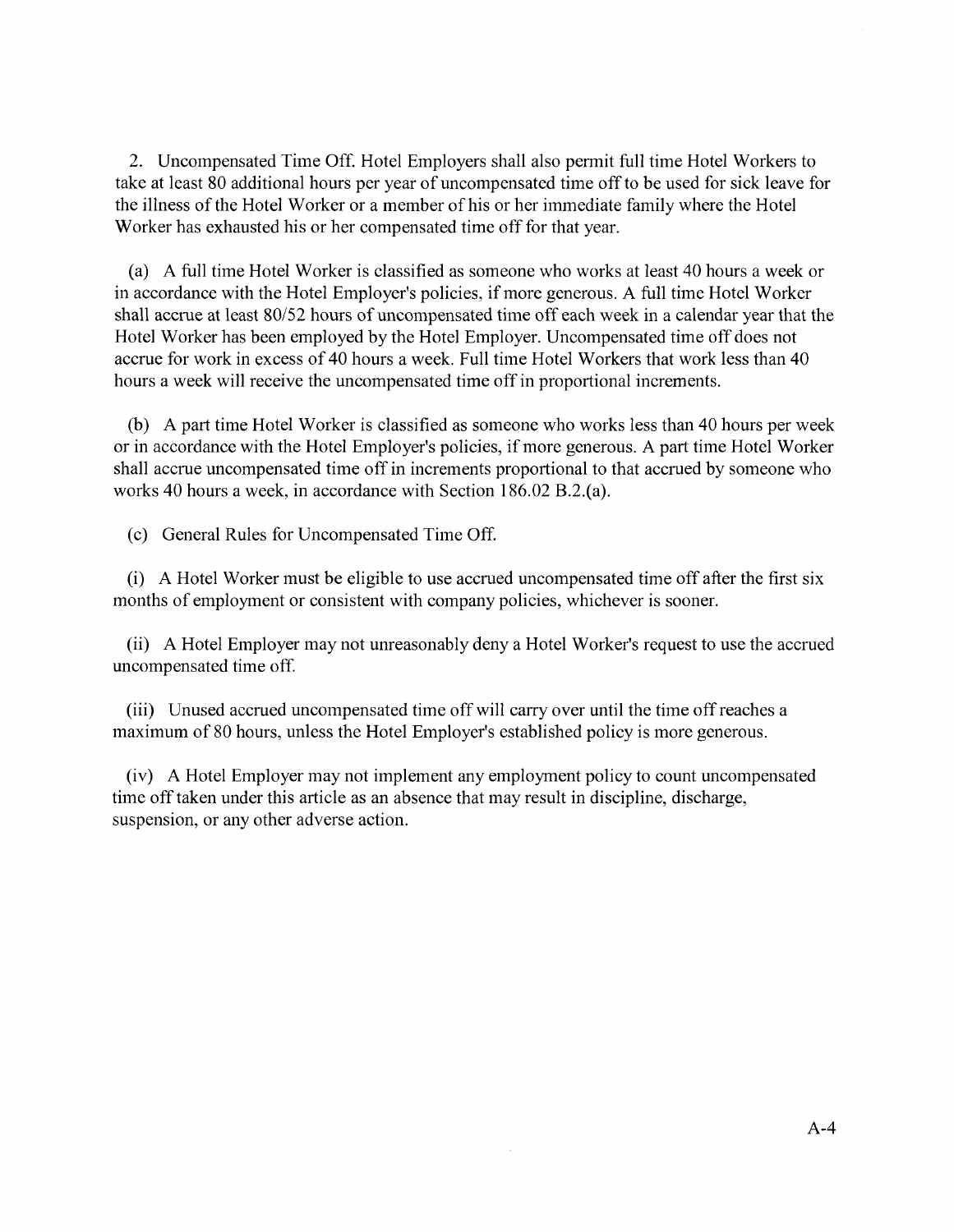Attachment B

Compensated Time Off Wage Laws in Other California Cities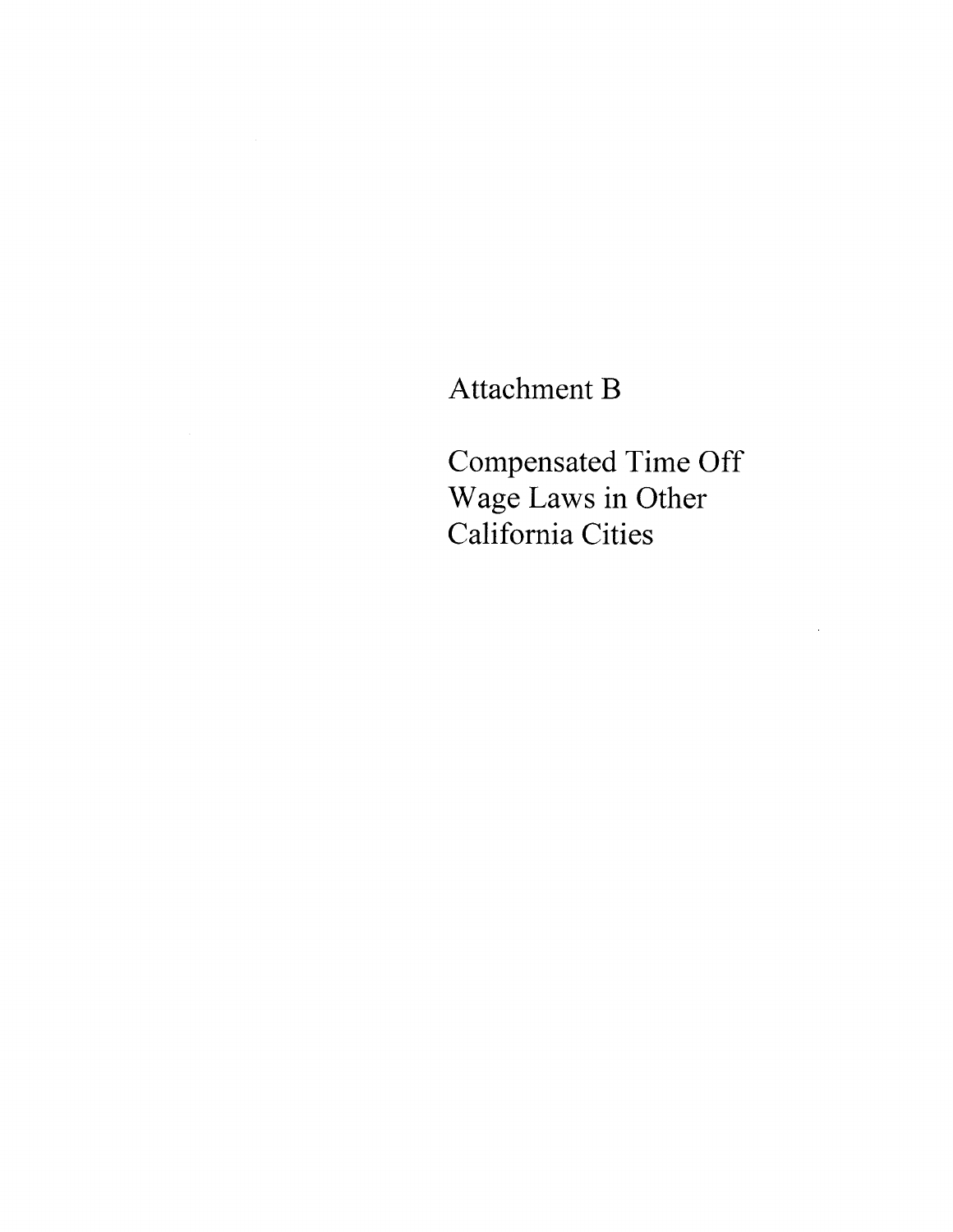## **Emeryville Municipal Code**

## **5-37.03. Paid Sick Leave**

#### a) Purpose and Intent

It is the purpose and intent of this Chapter to provide Paid Sick Leave benefits beyond the requirements of AB 1522, the Healthy Workplaces, Healthy Families Act of 2014. The provisions of AB 1522 shall apply to Paid Sick Leave requirements of this Chapter, unless otherwise provided by the provisions of this Chapter herein.

#### B) Accrual of Paid Sick Leave

For Employees of Small Businesses, there shall be a cap of 48 hours of accrued Paid Sick Leave. For Employees of all other Employers, there shall be a cap of 72 hours of accrued Paid Sick Leave. Accrued Paid Sick leave for Employees carries over from year to year (whether calendar year or fiscal year), but is limited to the aforementioned cap. Nothing herein precludes an Employer from establishing a higher cap or no cap on the number of accrued hours.

### c) Use of Paid Sick Leave

1) An Employee may use Paid Sick Leave not only when he or she is ill or injured or for the purpose of the Employee's receiving medical care, treatment, or diagnosis, as specified more fully in California Labor Code section 233(b)(4), but also to aid or care for a family member of Employee when the family member or members is or are ill or injured or receiving medical care, treatment, or diagnosis. For purposes of this subsection, "family member" shall have the meaning provided in Labor Code section 245.5. If the Employee has no spouse or registered domestic partner, the Employee may designate one person as to whom the Employee may use paid sick leave to aid or care for that person in lieu of a spouse or registered domestic partner. The Employee may use all or any percentage of his or her Paid Sick Leave to aid or care for the aforementioned persons. The opportunity to make such a designation shall be extended by the Employer to the Employee no later than 30 calendar days after the date on which the Employee begins to accrue Paid Sick Leave pursuant to this Chapter. There shall be a window of 14 calendar days for the Employee to make this designation after notice from the Employer. Thereafter, the opportunity to make such a designation, including the opportunity to change such a designation previously made, shall be extended by the Employer to the Employee on an annual basis by January  $31<sup>st</sup>$  of each year with a window of 14 calendar days for the Employee to make the designation after notice from the Employer. An Employee may use Paid Sick Leave to aid or care for a guide dog, signal dog, or service dog, as those terms are defined by the California Disabled Persons Act, Civil Code section 54.1, of the Employee, Employee's family member, or the person designated by the Employee pursuant to this section.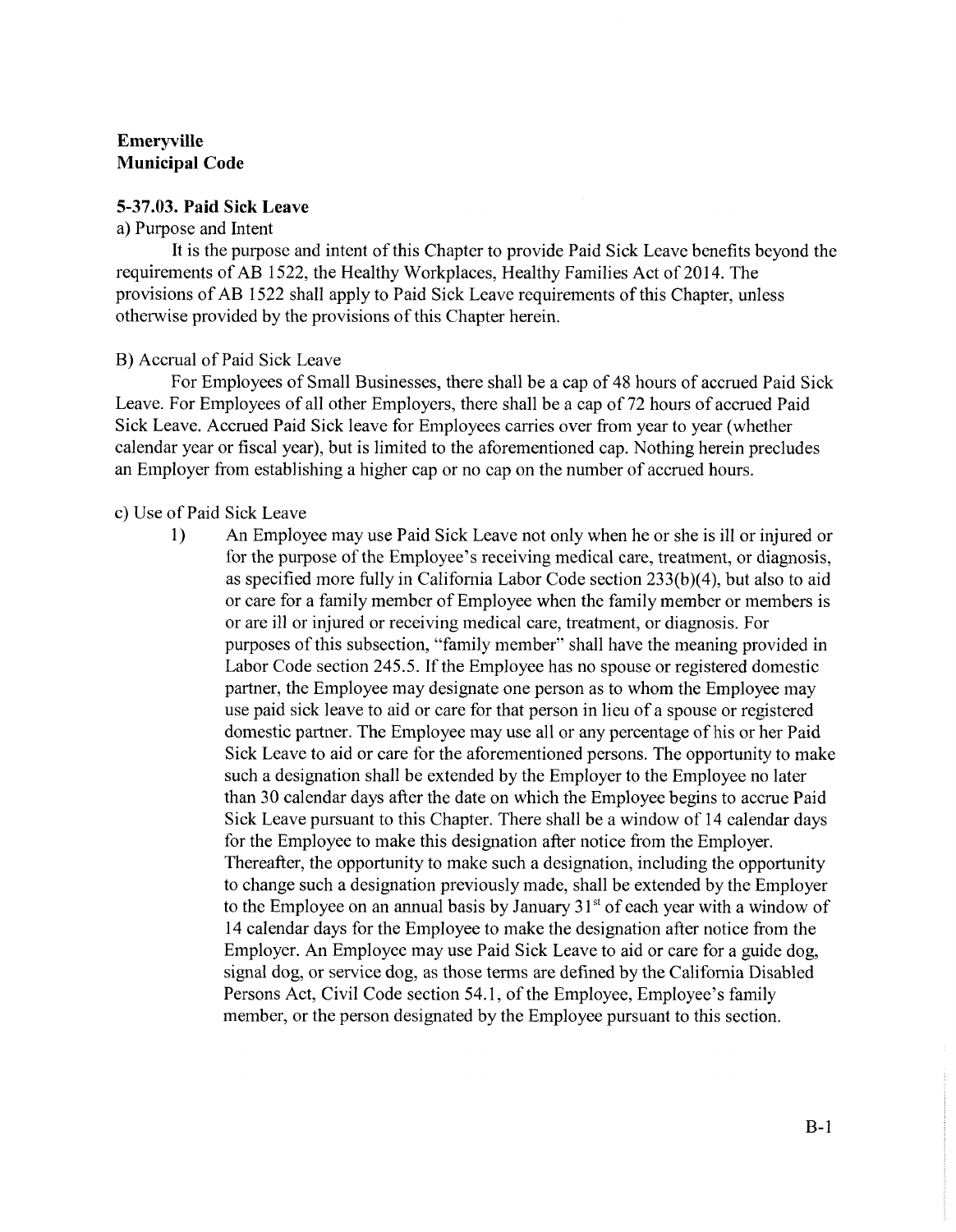- 2) An Employer may require Employees to give reasonable notification of an absence from work for which Paid Sick Leave is or will be use.
- 3) In each year of employment, an Employee may use up to the total number of Paid Sick Leave hours accrued, subject to the maximum number of accruable Paid Sick leave hours, as provided in this section.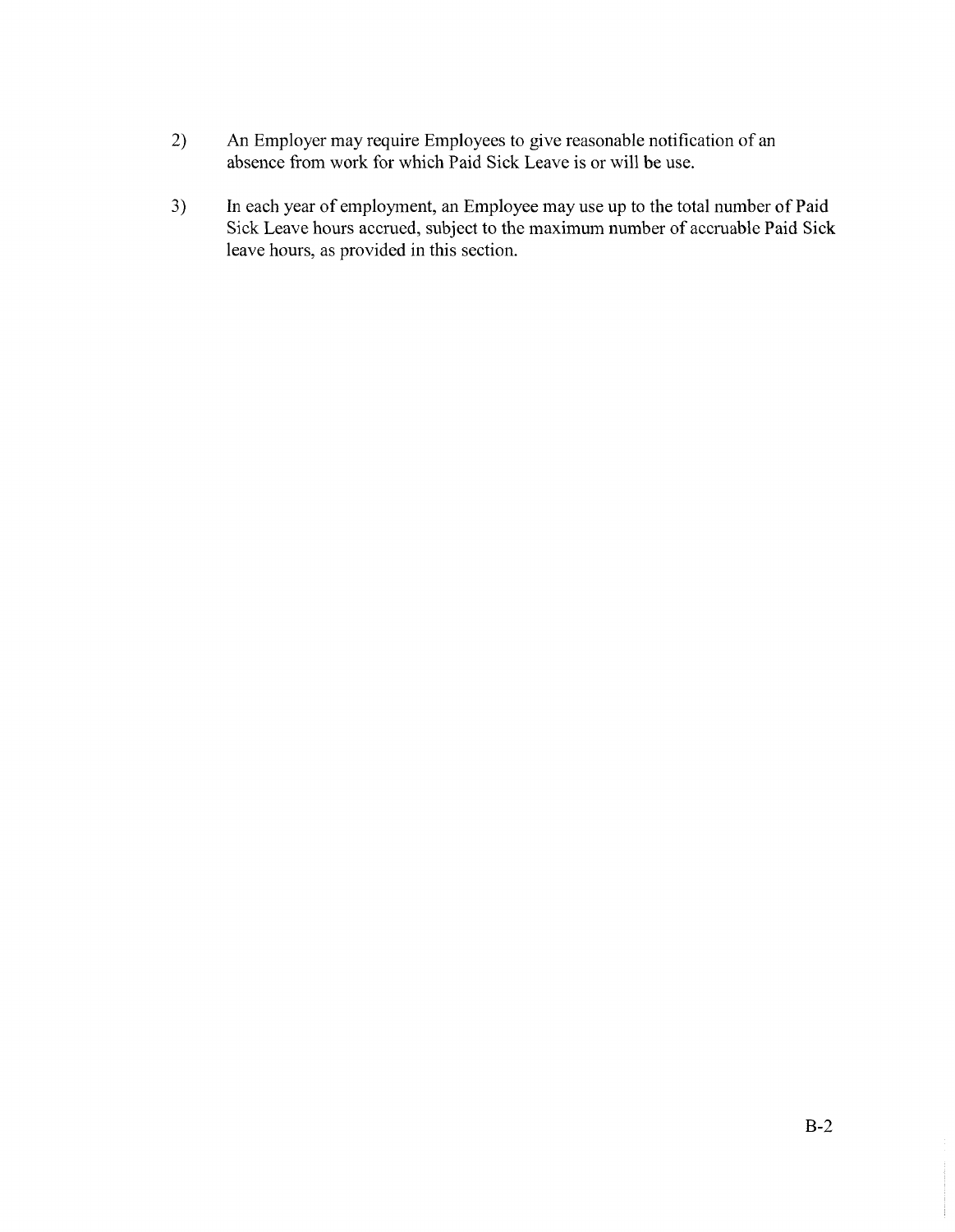# **Oakland Ballot Initiative to amend the Municipal Code**

## **Sec. 5.92.030. Paid Sick Leave**

A. ACCRUAL OF PAID SICK LEAVE.

1. Paid Sick Leave shall begin to accrue as of the 2nd of March, 2015. For Employees hired by an Employer after March 2, 2015, the Employee shall not be entitled to use Paid Sick Leave until after 90 calendar days of employment with the Employer.

2. For every 30 hours worked after Paid Sick Leave begins to accrue for an Employee, the Employee shall accrue one hour of Paid Sick Leave. Such leave shall accrue only in hour-unit increments; there shall be no accrual of a fraction of an hour of such leave.

3. For Employees of Small Businesses, there shall be a cap of 40 hours of accrued Paid Sick Leave. For Employees of other Employers, there shall be a cap of 72 hours of accrued Paid Sick Leave. Accrued Paid Sick Leave for Employees carries over from year to year (whether calendar year or fiscal year), but is limited to the aforementioned cap. Nothing herein precludes an Employer from establishing a higher cap or no cap on the number of accrued hours.

4. If an Employer has a paid leave policy, such as a paid time off policy, that makes available to Employees an amount of paid leave that may be used for the same purposes as Paid Sick Leave under this Chapter and that is sufficient to meet the requirements for accrued Paid Sick Leave as stated in subsections (a)-(c), the Employer is not required to provide additional Paid Sick Leave.

5. An Employer is not required to provide financial or other reimbursement to an Employee upon the Employee's termination, resignation, retirement, or other separation from employment, for accrued Paid Sick Leave that the Employee has not used.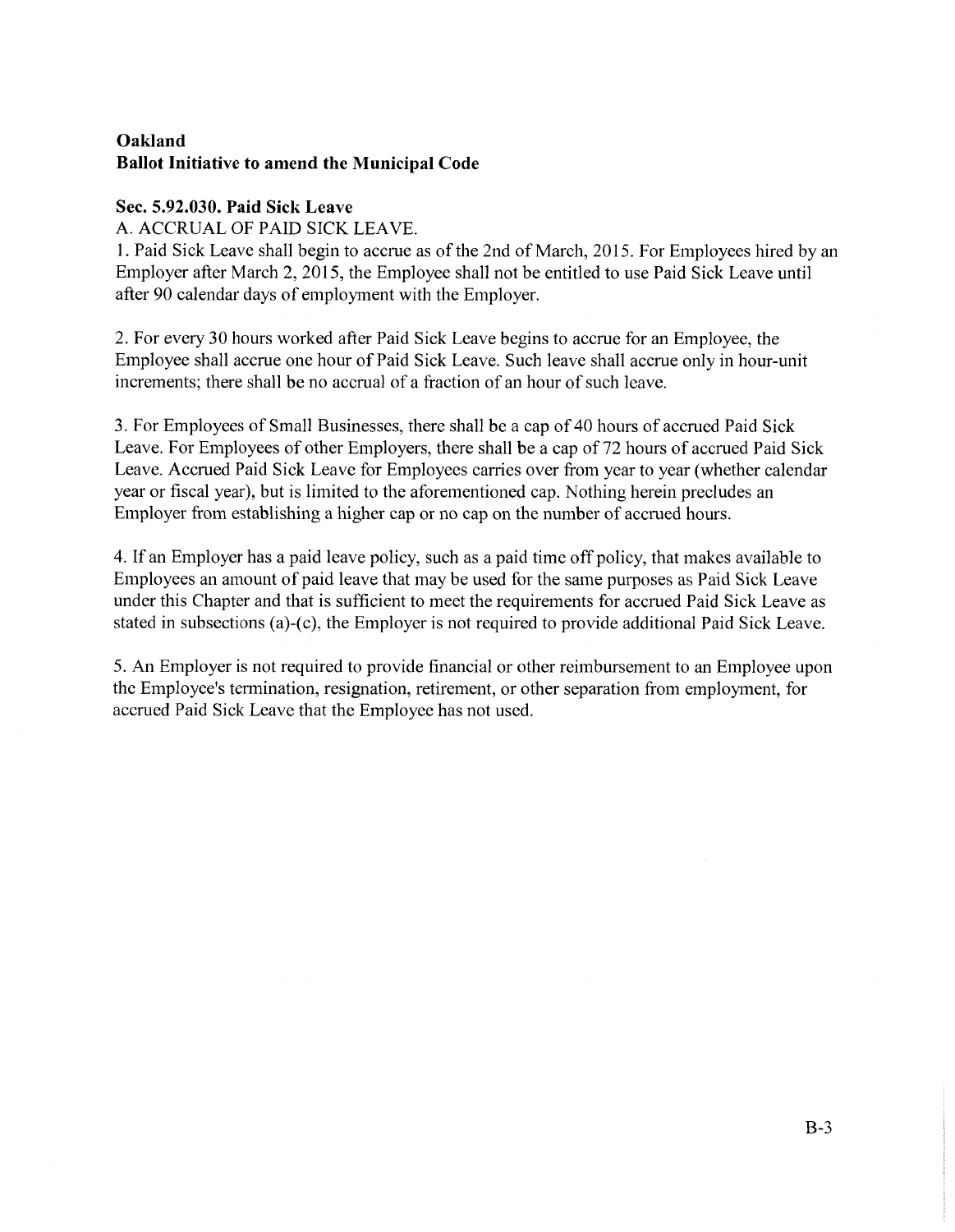## **San Francisco Proposition F, approved November 7, 2006, added provisions designated as a new Ch. 12W, Sick Leave**

CHAPTER 12W: SICK LEAVE \*

SEC. 12W.1. TITLE.

This Chapter shall be known as the "Sick Leave Ordinance." (Added by Proposition F, 11/7/2006)

#### SEC. 12W.2. DEFINITIONS.

For purposes of this Chapter, the following definitions apply.

(a) "Agency" shall mean the Office ofLabor Standards Enforcement or any department or office that by ordinance or resolution is designated the successor to the Office ofLabor Standards Enforcement.

(b) "City" shall mean the City and County of San Francisco.

(c) "Employee" shall mean any person who is employed within the geographic boundaries of the City by an employer, including part-time and temporary employees. "Employee" includes a participant in a Welfare-to-Work Program when the participant is engaged in work activity that would be considered "employment" under the federal Fair Labor Standards Act, 29 U.S.C. §201 et seq., and any applicable U.S. Department of Labor Guidelines. "Welfare-to-Work Program" shall include any public assistance program administered by the Human Services Agency, including but not limited to CalWORKS and the County Adult Assistance Program (CAAP), and any successor programs that are substantially similar to them, that require a public assistance applicant or recipient to work in exchange for their grant.

(d) "Employer" shall mean any person, as defined in Section 18 ofthe California Labor Code, including corporate officers or executives, who directly or indirectly or through an agent or any other person, including through the services of a temporary services or staffing agency or similar entity, employs or exercises control over the wages, hours, or working conditions of an employee.

(e) "Paid sick leave" shall mean paid "sick leave" as defined in California Labor Code § 233(b)(4), except that the definition extends beyond the employee's own illness, injury, medical condition, need for medical diagnosis or treatment, or medical reason, to also encompass time taken off work by an employee for the purpose of providing care or assistance to other persons, as specified further in Section 12W.4(a), with an illness, injury, medical condition, need for medical diagnosis or treatment, or other medical reason.

(f) "Small business" shall mean an employer for which fewer than ten persons work for compensation during a given week. In determining the number of persons performing work for an employer during a given week, all persons performing work for compensation on a full-time, part-time, or temporary basis shall be counted, including persons made available to work through the services of a temporary services or staffing agency or similar entity. (Added by Proposition F, 11/7/2006)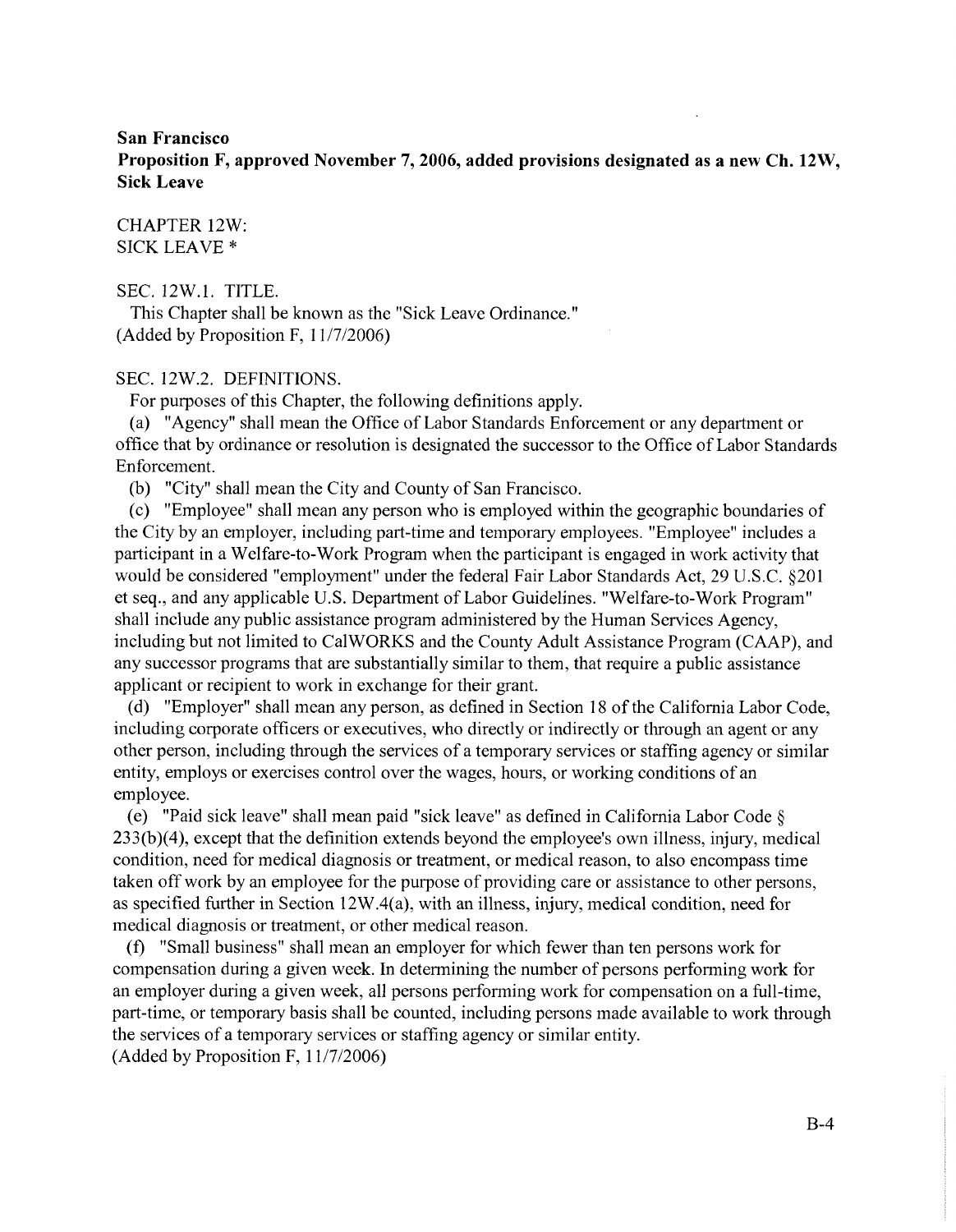#### SEC. 12W.3. ACCRUAL OF PAID SICK LEAVE.

(a) For employees working for an employer on or before the operative date ofthis Chapter, paid sick leave shall begin to accrue as of the operative date of this Chapter. For employees hired by an employer after the operative date of this Chapter, paid sick leave shall begin to accrue 90 days after the commencement of employment with the employer.

(b) For every 30 hours worked after paid sick leave begins to accrue for an employee, the employee shall accrue one hour of paid sick leave. Paid sick leave shall accrue only in hour-unit increments; there shall be no accrual of a fraction of an hour of paid sick leave.

(c) For employees ofsmall businesses, there shall be a cap of 40 hours of accrued paid sick leave. For employees of other employers, there shall be a cap of 72 hours of accrued paid sick leave. Accrued paid sick leave for employees carries over from year to year (whether calendar year or fiscal year), but is limited to the aforementioned caps.

(d) If an employer has a paid leave policy, such as a paid time off policy, that makes available to employees an amount of paid leave that may be used for the same purposes as paid sick leave under this Chapter and that is sufficient to meet the requirements for accrued paid sick leave as stated in subsections (a)-(c), the employer is not required to provide additional paid sick leave.

(e) An employer is not required to provide financial or other reimbursement to an employee upon the employee's termination, resignation, retirement, or other separation from employment, for accrued paid sick leave that the employee has not used. (Added by Proposition F, 11/7/2006)

#### SEC. 12W.4. USE OF PAID SICK LEAVE.

(a) An employee may use paid sick leave not only when he or she is ill or injured or for the purpose of the employee's receiving medical care, treatment, or diagnosis, as specified more fully in California Labor Code  $\S 233(b)(4)$ , but also to aid or care for the following persons when they are ill or injured or receiving medical care, treatment, or diagnosis: Child; parent; legal guardian or ward; sibling; grandparent; grandchild; and spouse, registered domestic partner under any state or local law, or designated person. The employee may use all or any percentage of his or her paid sick leave to aid or care for the aforementioned persons. The aforementioned child, parent, sibling, grandparent, and grandchild relationships include not only biological relationships but also relationships resulting from adoption; step-relationships; and foster care relationships. "Child" includes a child of a domestic partner and a child of a person standing in loco parentis.

If the employee has no spouse or registered domestic partner, the employee may designate one person as to whom the employee may use paid sick leave to aid or care for the person. The opportunity to make such a designation shall be extended to the employee no later than the date on which the employee has worked 30 hours after paid sick leave begins to accrue pursuant to Section 12W.3(a). There shall be a window of 10 work days for the employee to make this designation. Thereafter, the opportunity to make such a designation, including the opportunity to change such a designation previously made, shall be extended to the employee on an annual basis, with a window of 10 work days for the employee to make the designation.

(b) An employer may not require, as a condition of an employee's taking paid sick leave, that the employee search for or find a replacement worker to cover the hours during which the employee is on paid sick leave.

(c) An employer may require employees to give reasonable notification of an absence from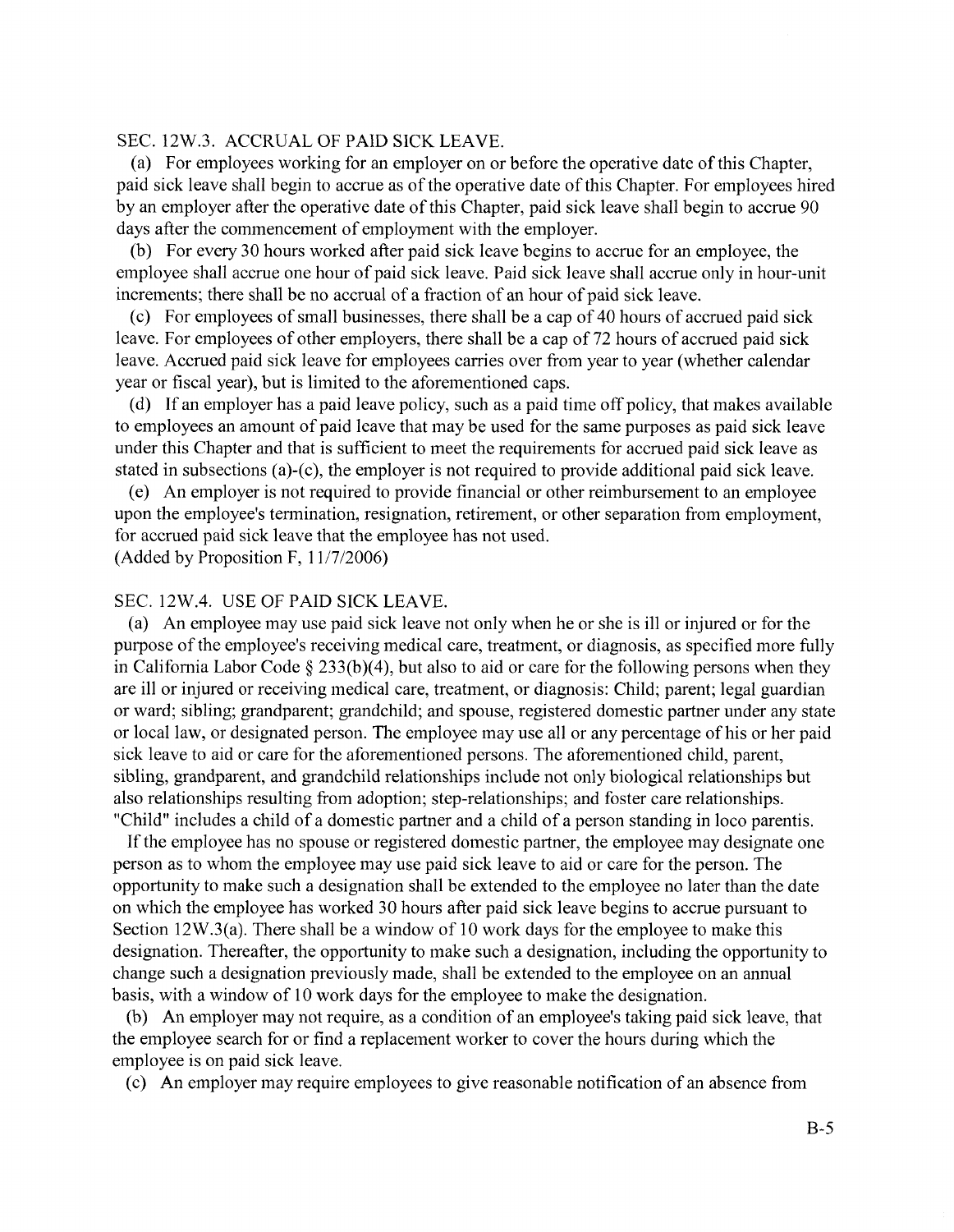work for which paid sick leave is or will be used.

(d) An employer may only take reasonable measures to verity or document that an employee's use of paid sick leave is lawful.

(Added by Proposition F, 11/7/2006)

#### SEC. 12W.5. NOTICE AND POSTING.

(a) The Agency shall, by the operative date of this Chapter, publish and make available to employers, in all languages spoken by more than 5% of the San Francisco workforce, a notice suitable for posting by employers in the workplace informing employees of their rights under this Chapter. The Agency shall update this notice on December <sup>1</sup> of any year in which there is a change in the languages spoken by more than  $5\%$  of the San Francisco workforce. In its discretion, the Agency may combine the notice required herein with the notice required by Section  $12R.5(a)$  of the Administrative Code.

(b) Every employer shall post in a conspicuous place at any workplace or job site where any employee works the notice required by subsection (a). Every employer shall post this notice in English, Spanish, Chinese, and any language spoken by at least 5% of the employees at the workplace or job site.

(Added by Proposition F, 11/7/2006)

#### SEC. 12W.6. EMPLOYER RECORDS.

Employers shall retain records documenting hours worked by employees and paid sick leave taken by employees, for a period of four years, and shall allow the Agency access to such records, with appropriate notice and at a mutually agreeable time, to monitor compliance with the requirements of this Chapter. When an issue arises as to an employee's entitlement to paid sick leave under this Chapter, if the employer does not maintain or retain adequate records documenting hours worked by the employee and paid sick leave taken by the employee, or does not allow the Agency reasonable access to such records, it shall be presumed that the employer has violated this Chapter, absent clear and convincing evidence otherwise. (Added by Proposition F, 11/7/2006)

#### SEC. 12W.7. EXERCISE OF RIGHTS PROTECTED; RETALIATION PROHIBITED.

It shall be unlawful for an employer or any other person to interfere with, restrain, or deny the exercise of, or the attempt to exercise, any right protected under this Chapter.

It shall be unlawful for an employer or any other person to discharge, threaten to discharge, demote, suspend, or in any manner discriminate or take adverse action against any person in retaliation for exercising rights protected under this Chapter. Such rights include but are not limited to the right to use paid sick leave pursuant to this Chapter; the right to file a complaint or inform any person about any employer's alleged violation of this Chapter; the right to cooperate with the Agency in its investigations of alleged violations of this Chapter; and the right to inform any person of his or her potential rights under this Chapter.

It shall be unlawful for an employer absence control policy to count paid sick leave taken under this Chapter as an absence that may lead to or result in discipline, discharge, demotion, suspension, or any other adverse action.

Protections of this Chapter shall apply to any person who mistakenly but in good faith alleges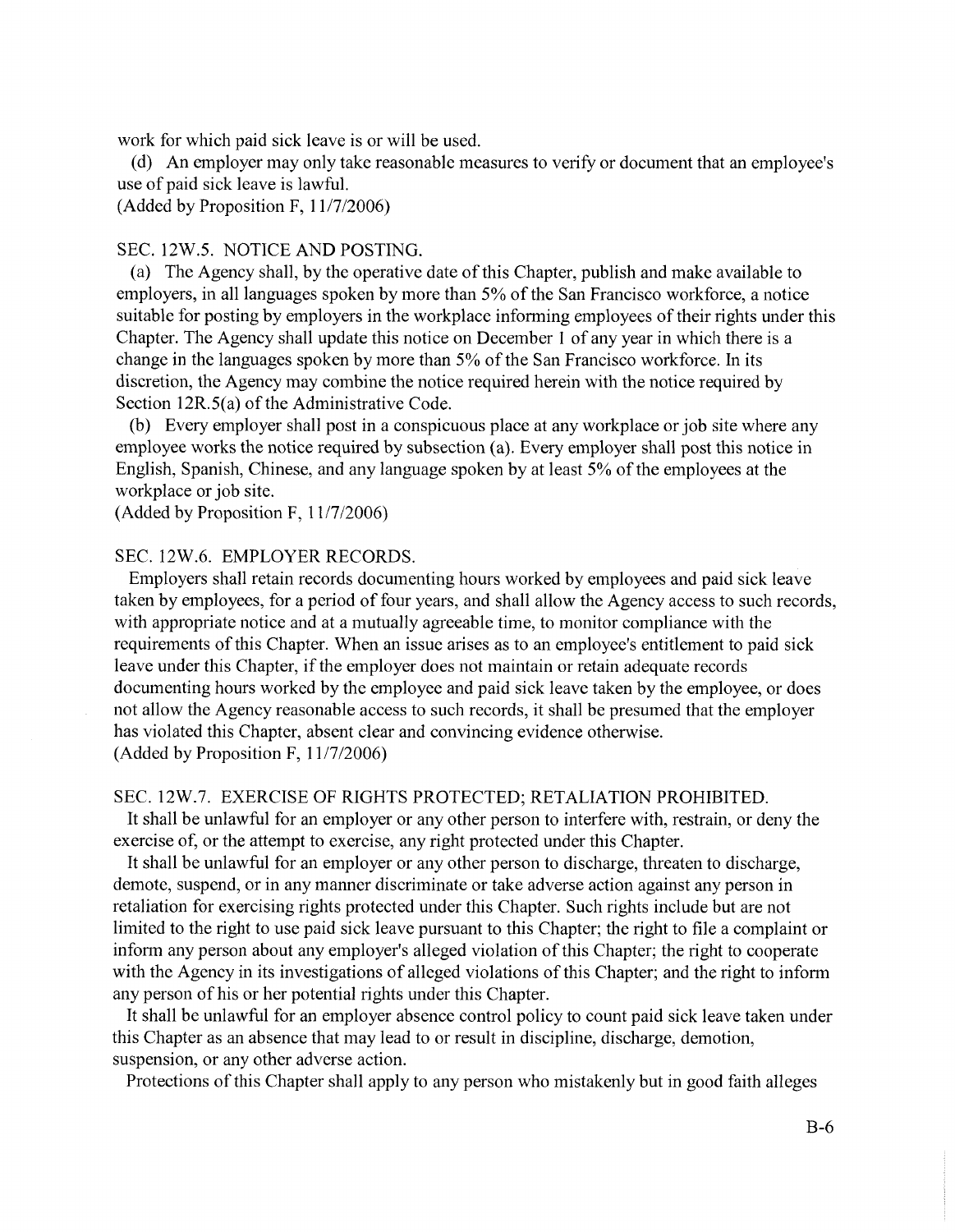violations of this Chapter.

Taking adverse action against a person within 90 days of the person's filing a complaint with the Agency or a court alleging a violation of any provision of this Chapter; informing any person about an employer's alleged violation of this Chapter; cooperating with the Agency or other persons in the investigation or prosecution of any alleged violation of this Chapter; opposing any policy, practice, or act that is unlawful under this Chapter; or informing any person of his or her rights under this Chapter shall raise a rebuttable presumption that such adverse action was taken in retaliation for the exercise of one or more of the aforementioned rights. (Added by Proposition F, 11/7/2006)

#### SEC. 12W.8. IMPLEMENTATION AND ENFORCEMENT.

(a) Implementation. The Agency shall be authorized to coordinate implementation and enforcement of this Chapter and may promulgate appropriate guidelines or rules for such purposes. Any guidelines or rules promulgated by the Agency shall have the force and effect of law and may be relied on by employers, employees, and other persons to determine their rights and responsibilities under this Chapter. Any guidelines or rules may establish procedures for ensuring fair, efficient, and cost-effective implementation of this Chapter, including supplementary procedures for helping to inform employees of their rights under this Chapter, for monitoring employer compliance with this Chapter, and for providing administrative hearings to determine whether an employer or other person has violated the requirements of this Chapter.

(b) Administrative Enforcement. The Agency is authorized to take appropriate steps to enforce this Chapter. The Agency may investigate any possible violations of this Chapter by an employer or other person. Where the Agency has reason to believe that a violation has occurred, it may order any appropriate temporary or interim relief to mitigate the violation or maintain the status quo pending completion of a full investigation or hearing.

Where the Agency, after a hearing that affords a suspected violator due process, determines that a violation has occurred, it may order any appropriate relief including, but not limited to, reinstatement, back pay, the payment of any sick leave unlawfully withheld, and the payment of an additional sum as an administrative penalty to each employee or person whose rights under this Chapter were violated. If any paid sick leave was unlawfully withheld, the dollar amount of paid sick leave withheld from the employee multiplied by three, or \$250.00, whichever amount is greater, shall be included in the administrative penalty paid to the employee. In addition, if a violation ofthis Chapter resulted in other harm to the employee or any other person, such as discharge from employment, or otherwise violated the rights of employees or other persons, such as a failure to post the notice required by Section 12W.5(b), or an act of retaliation prohibited by Section 12W.7, this administrative penalty shall also include \$50.00 to each employee or person whose rights under this Chapter were violated for each day or portion thereof that the violation occurred or continued.

Where prompt compliance is not forthcoming, the Agency may take any appropriate enforcement action to secure compliance, including initiating a civil action pursuant to Section 12W.8(c) and/or, except where prohibited by State or Federal law, requesting that City agencies or departments revoke or suspend any registration certificates, permits or licenses held or requested by the employer or person until such time as the violation is remedied. In order to compensate the City for the costs of investigating and remedying the violation, the Agency may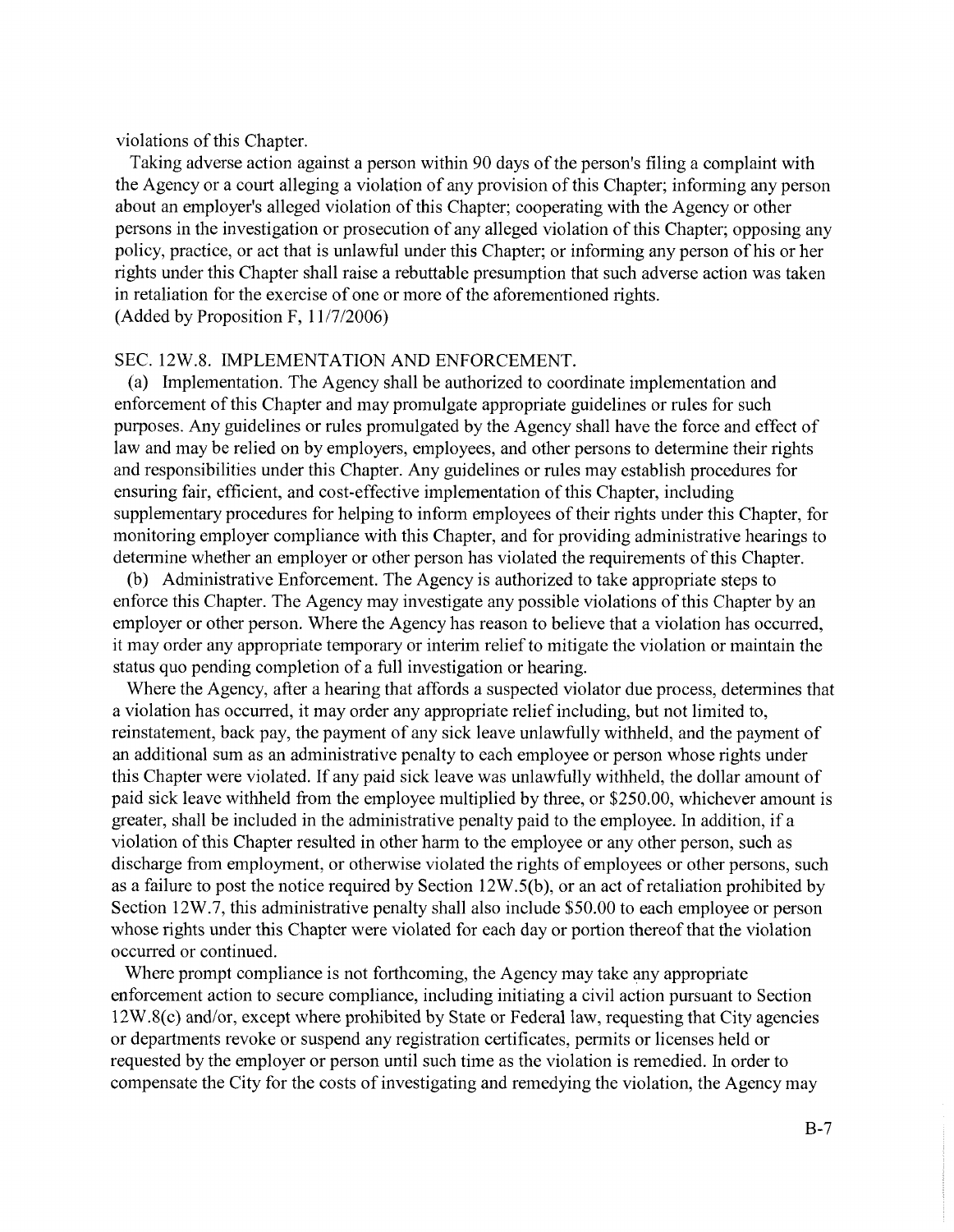also order the violating employer or person to pay to the City a sum of not more than \$50.00 for each day or portion thereof and for each employee or person as to whom the violation occurred or continued. Such funds shall be allocated to the agency and used to offset the costs of implementing and enforcing this Chapter.

An employee or other person may report to the agency any suspected violation of this Chapter. The Agency shall encourage reporting pursuant to this subsection by keeping confidential, to the maximum extent permitted by applicable laws, the name and other identifying information of the employee or person reporting the violation. Provided, however, that with the authorization of such person, the Agency may disclose his or her name and identifying information as necessary to enforce this Chapter or for other appropriate purposes.

(c) Civil Enforcement. The Agency, the City Attorney, any person aggrieved by a violation of this Chapter, any entity a member of which is aggrieved by a violation of this Chapter, or any other person or entity acting on behalf of the public as provided for under applicable State law, may bring a civil action in a court of competent jurisdiction against the employer or other person violating this Chapter and, upon prevailing, shall be entitled to such legal or equitable relief as may be appropriate to remedy the violation including, but not limited to, reinstatement, back pay, the payment of any sick leave unlawfully withheld, the payment of an additional sum as liquidated damages in the amount of \$50.00 to each employee or person whose rights under this Chapter were violated for each hour or portion thereof that the violation occurred or continued, plus, where the employer has unlawfully withheld paid sick leave to an employee, the dollar amount of paid sick leave withheld from the employee multiplied by three; or \$250.00, whichever amount is greater; and reinstatement in employment and/or injunctive relief; and, further, shall be awarded reasonable attorneys' fees and costs. Provided, however, that any person or entity enforcing this Chapter on behalf of the public as provided for under applicable State law shall, upon prevailing, be entitled only to equitable, injunctive or restitutionary relief, and reasonable attorneys' fees and costs.

(d) Interest. In any administrative or civil action brought under this Chapter, the Agency or court, as the case may be, shall award interest on all amounts due and unpaid at the rate of interest specified in subdivision (b) of Section 3289 of the California Civil Code.

(e) Remedies Cumulative. The remedies, penalties, and procedures provided under this Chapter are cumulative.

(Added by Proposition F, 11/7/2006)

#### SEC. 12W.9. WAIVER THROUGH COLLECTIVE BARGAINING.

All or any portion of the applicable requirements of this Chapter shall not apply to employees covered by a bona fide collective bargaining agreement to the extent that such requirements are expressly waived in the collective bargaining agreement in clear and unambiguous terms. (Added by Proposition F, 11/7/2006)

## SEC. 12W.10. OTHER LEGAL REQUIREMENTS.

This Chapter provides minimum requirements pertaining to paid sick leave and shall not be construed to preempt, limit, or otherwise affect the applicability of any other law, regulation, requirement, policy, or standard that provides for greater accrual or use by employees of sick leave, whether paid or unpaid, or that extends other protections to employees.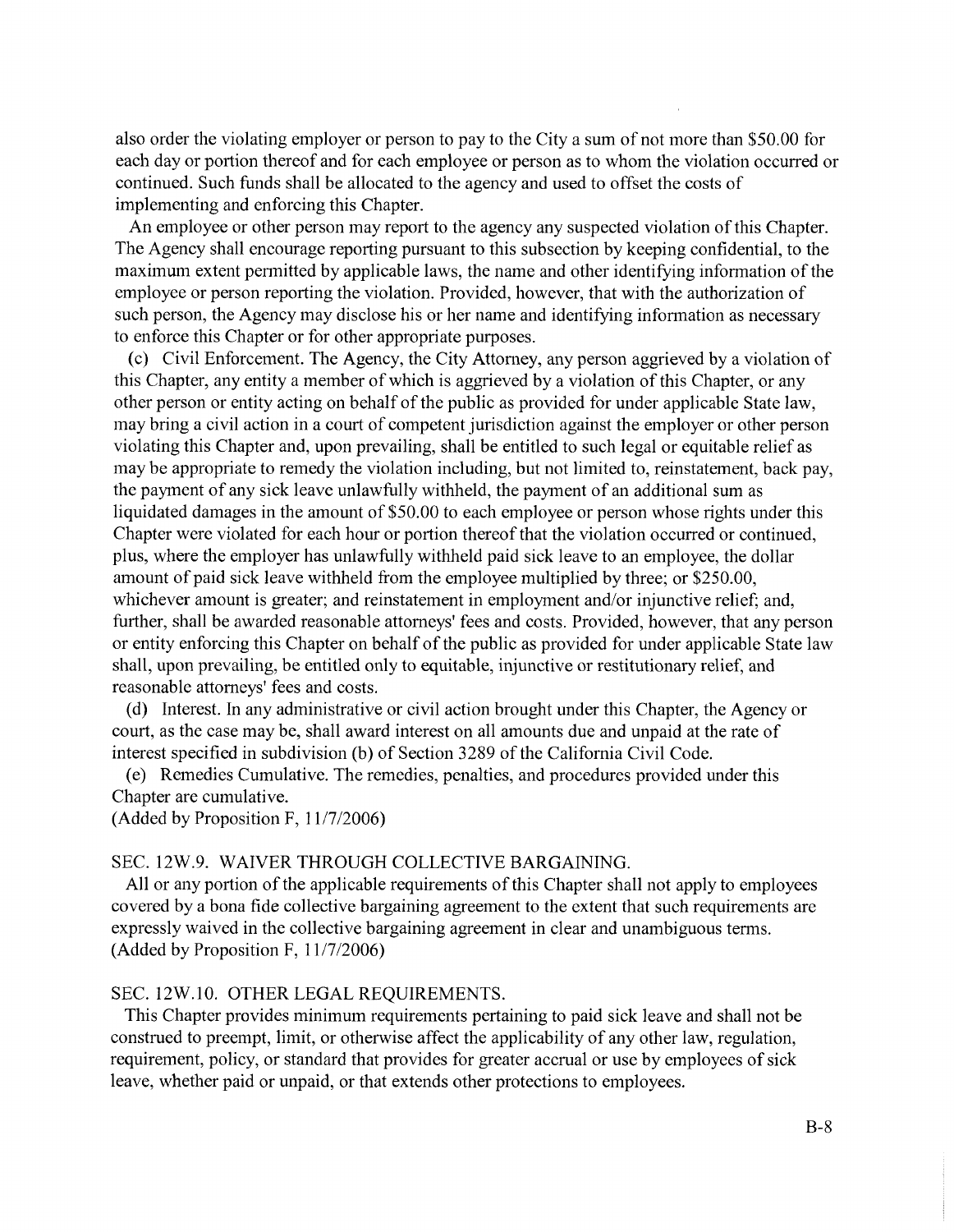### (Added by Proposition F, 11/7/2006)

#### SEC. 12W.11. MORE GENEROUS EMPLOYER LEAVE POLICIES.

This Chapter provides minimum requirements pertaining to paid sick leave and shall not be construed to prevent employers from adopting or retaining leave policies that are more generous than policies that comply with this Chapter. Employers are encouraged to provide more generous leave policies than required by this Chapter.

(Added by Proposition F, 11/7/2006)

#### SEC. 12W.12. OPERATIVE DATE.

This Chapter shall become operative 90 days after its adoption by the voters at the November 7, 2006 election. This Chapter shall have prospective effect only. (Added by Proposition F, 11/7/2006)

#### SEC. 12W.13. PREEMPTION.

Nothing in this Chapter shall be interpreted or applied so as to create any power or duty in conflict with federal or state law.

(Added by Proposition F, 11/7/2006)

## SEC. 12W.14. CITY UNDERTAKING LIMITED TO PROMOTION OF GENERAL WELFARE.

In undertaking the adoption and enforcement of this Chapter, the City is undertaking only to promote the general welfare. The City is not assuming, nor is it imposing on its officers and employees, an obligation for breach of which it is liable in money damages to any person who claims that such breach proximately caused injury. This Chapter does not create a legally enforceable right by any member of the public against the City. (Added by Proposition F, 11/7/2006)

#### SEC. 12W.15. SEVERABILITY.

If any part or provision of this Chapter, or the application of this Chapter to any person or circumstance, is held invalid, the remainder of this Chapter, including the application of such part or provision to other persons or circumstances, shall not be affected by such a holding and shall continue in full force and effect. To this end, the provisions of this Chapter are severable. (Added by Proposition F, 11/7/2006)

#### SEC. 12W.16. AMENDMENT BY THE BOARD OF SUPERVISORS.

The Board of Supervisors may amend this Chapter with respect to matters relating to its implementation and enforcement (including but not limited to those matters addressed in Section 12W.8) and matters relating to employer requirements for verification or documentation of an employee's use of sick leave, but not with respect to this Chapter's substantive requirements or scope of coverage; provided, however, that, in the event any provision in this Chapter is held legally invalid, the Board retains the power to adopt legislation concerning the subject matter that was covered in the invalid provision.

(Added by Proposition F, 11/7/2006)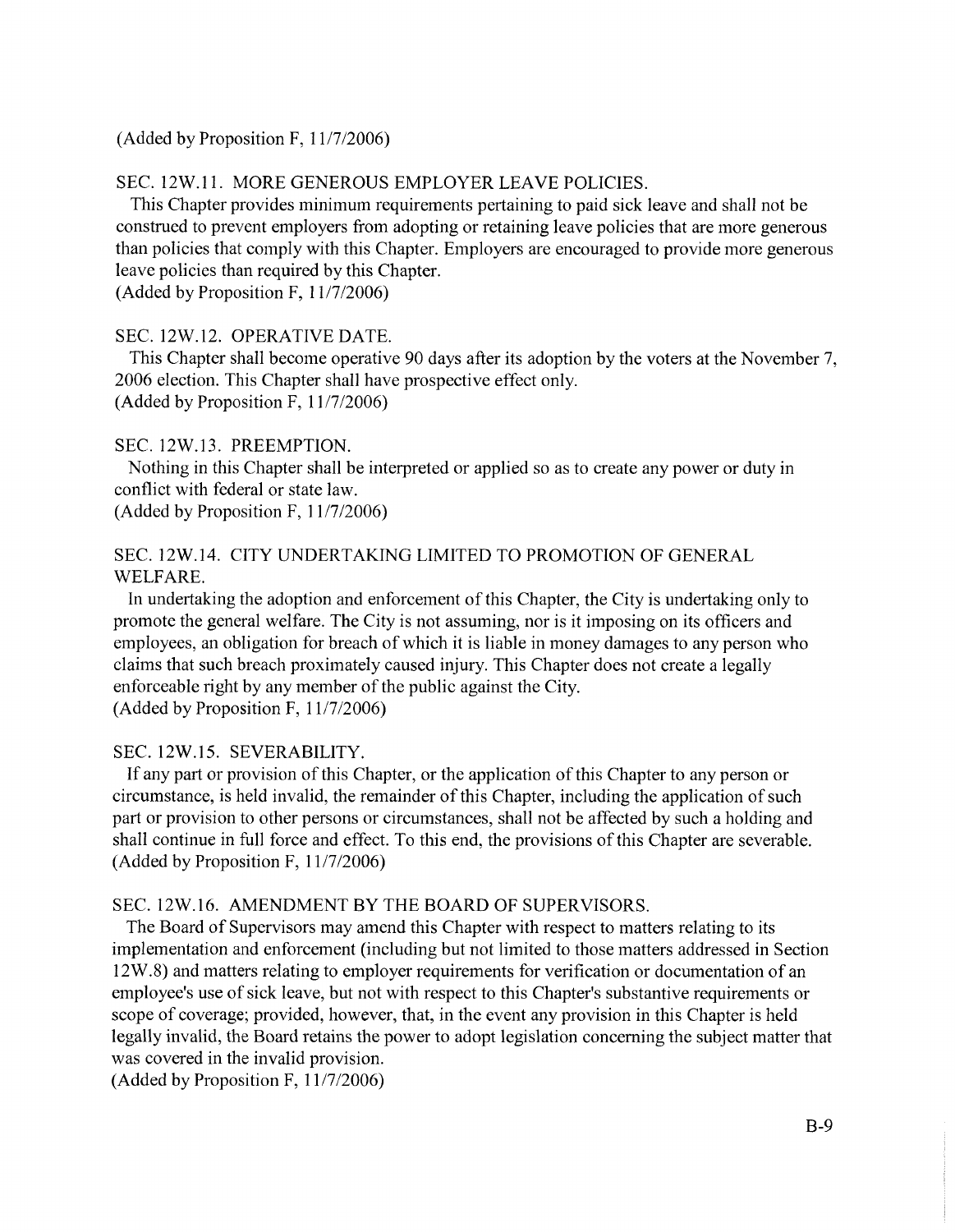Attachment C

AB 1522 California Healthy Workplaces, Healthy Families Act of 2014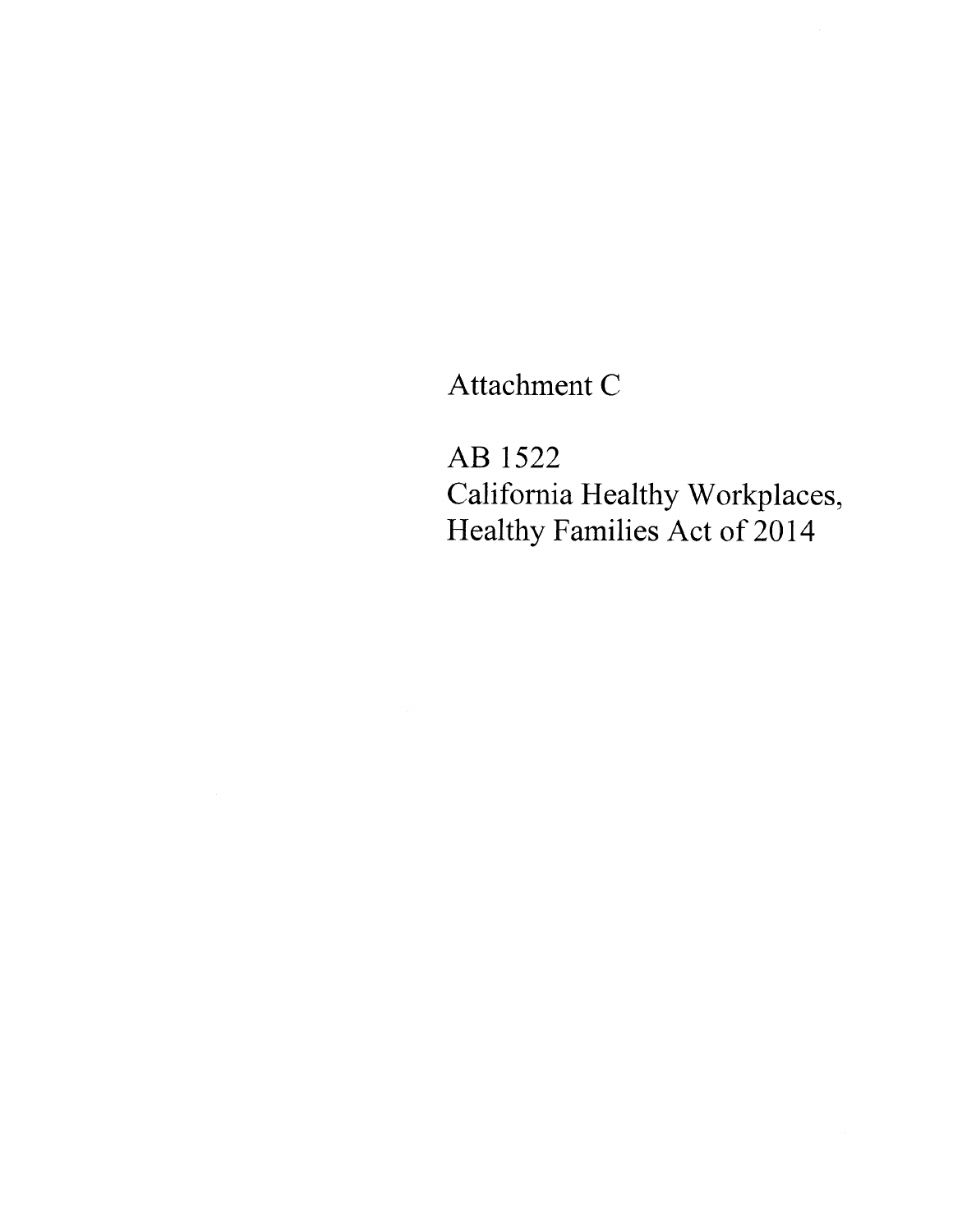## **Assembly Bill No. 1522**

## CHAPTER 317

An act to amend Section 2810.5 of, and to add Article 1.5 (commencing with Section 245) to Chapter 1 of Part 1 of Division 2 of, the Labor Code, relating to employment.

[Approved by Governor September 10, 2014. Filed with Secretary of State September 10, 2014.] LEGISLATIVE COUNSEL'S DIGEST

AB 1522, Gonzalez. Employment: paid sick days.

Existing law authorizes employers to provide their employees paid sick leave.

This bill would enact the Healthy Workplaces, Healthy Families Act of 2014 to provide that an employee who, on or after July 1, 2015, works in California for 30 or more days within a year from the commencement of employment is entitled to paid sick days for prescribed purposes, to be accrued at a rate of no less than one hour for every 30 hours worked. An employee would be entitled to use accrued sick days beginning on the 90th day of employment. The bill would authorize an employer to limit an employee's use of paid sick days to 24 hours or 3 days in each year of employment. The bill would prohibit an employer from discriminating or retaliating against an employee who requests paid sick days. The bill would require employers to satisfy specified posting and notice and recordkeeping requirements. The bill would define terms for those purposes.

The bill would require the Labor Commissioner to enforce these requirements, including the investigation, mitigation, and relief of violations of these requirements. The bill would authorize the Labor Commissioner to impose specified administrative fines for violations and would authorize the commissioner or the Attorney General to recover specified civil penalties against an offender who violated these provisions on behalf of the aggrieved, as well as attorney's fees, costs, and interest.

The bill would not apply to certain categories of employees that meet specified requirements.

The people of the State of California do enact as follows: SECTION 1.

The Legislature finds and declares the following:

(a) Nearly every worker in the State of California will at some time during the year need some time off from work to take care of his or her own health or the health of family members.

(b) Many workers in California do not have any paid sick days, or have an inadequate number of paid sick days, to care for their own health or the health of family members.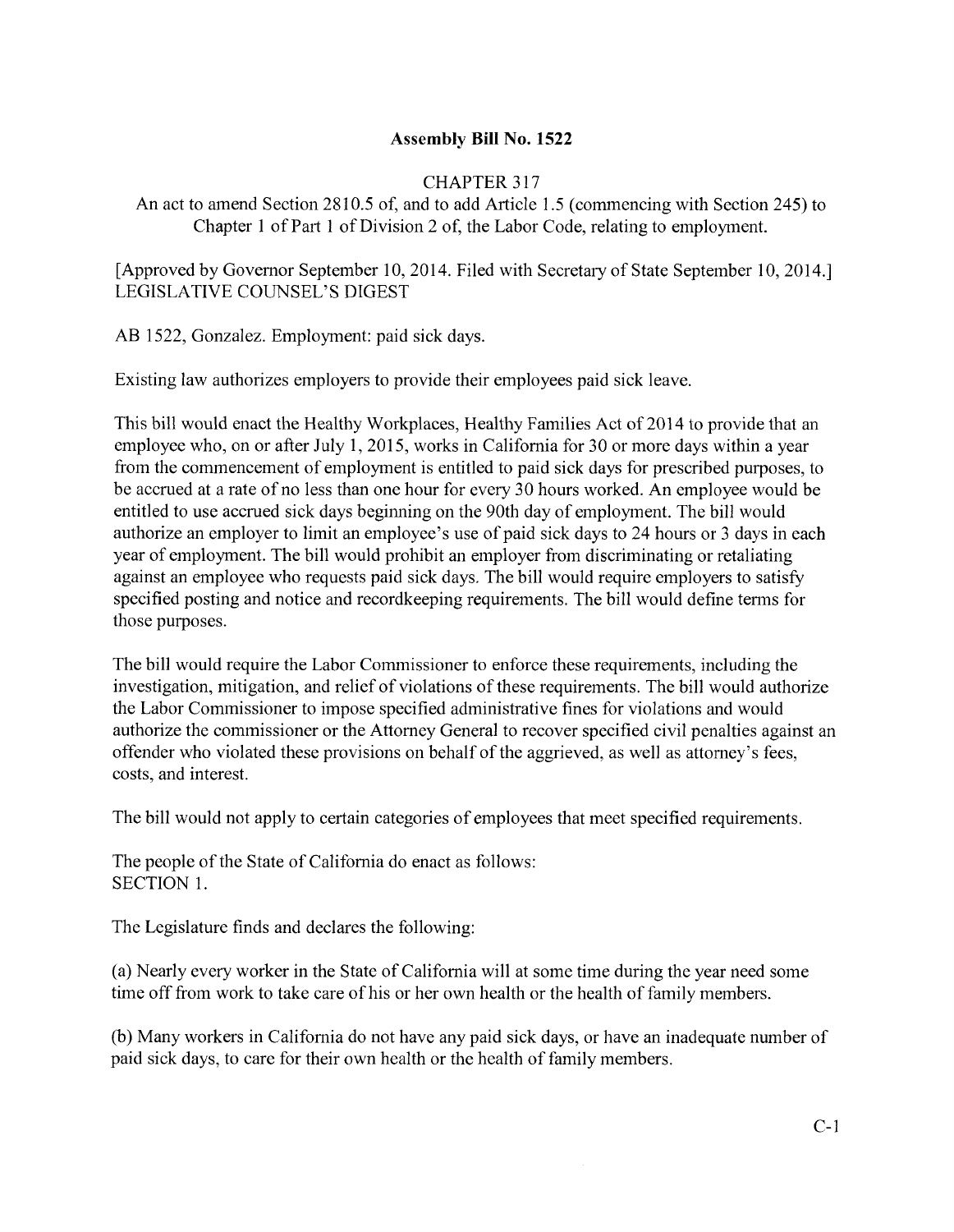(c) Low-income workers are significantly less likely to have paid sick time than other workers.

(d) Providing workers time offto attend to their own health care and the health care offamily members will ensure a healthier and more productive workforce in California.

(e) Paid sick days will have an enormously positive impact on the public health ofCalifornians by allowing sick workers paid time off to care for themselves when ill, thus lessening their recovery time and reducing the likelihood of spreading illness to other members of the workforce.

(f) Paid sick days will allow parents to provide personal care for their sick children. Parental care ensures children's speedy recovery, prevents more serious illnesses, and improves children's overall mental and physical health.

(g) Providing paid sick days is affordable for employers and good for business.

(h) Employers who provide paid sick days enjoy greater employee retention and reduce the likelihood of employees coming to work sick. Studies have shown that costs of decreased productivity caused by sick workers exceed the costs of employee absenteeism.

(i) Many adults have significant elder care responsibilities requiring them to take time offfrom work or to work reduced hours.

(j) Employees frequently lose theirjobs or are disciplined for taking sick days to care for sick family members or to recover from their own illnesses.

(k) Workers whose jobs involve significant contact with the public, such as service workers and restaurant workers, are very unlikely to have paid sick days. Often, these workers have no choice but to come to work when they are ill, thereby spreading illness to coworkers and customers.

(l) Domestic violence and sexual assault affect many persons without regard to age, race, national origin, sexual orientation, or socioeconomic status.

(m) Domestic violence is a crime that has a devastating effect on families, communities, and the workplace. It impacts productivity, effectiveness, absenteeism, and employee turnover in the workplace. The National Crime Survey estimates that 175,000 days of work each year are missed due to domestic violence.

(n) Survivors of domestic violence and sexual assault may be vulnerable at work when trying to end an abusive relationship because the workplace may be the only place where the perpetrator knows to contact the victim. Studies show that up to one-half of domestic violence victims experience job loss. Forty percent reported on-the-job harassment. Nearly 50 percent of sexual assault survivors lose their jobs or are forced to quit in the aftermath of the assaults.

(o) Affording survivors of domestic violence and sexual assault paid sick days is vital to their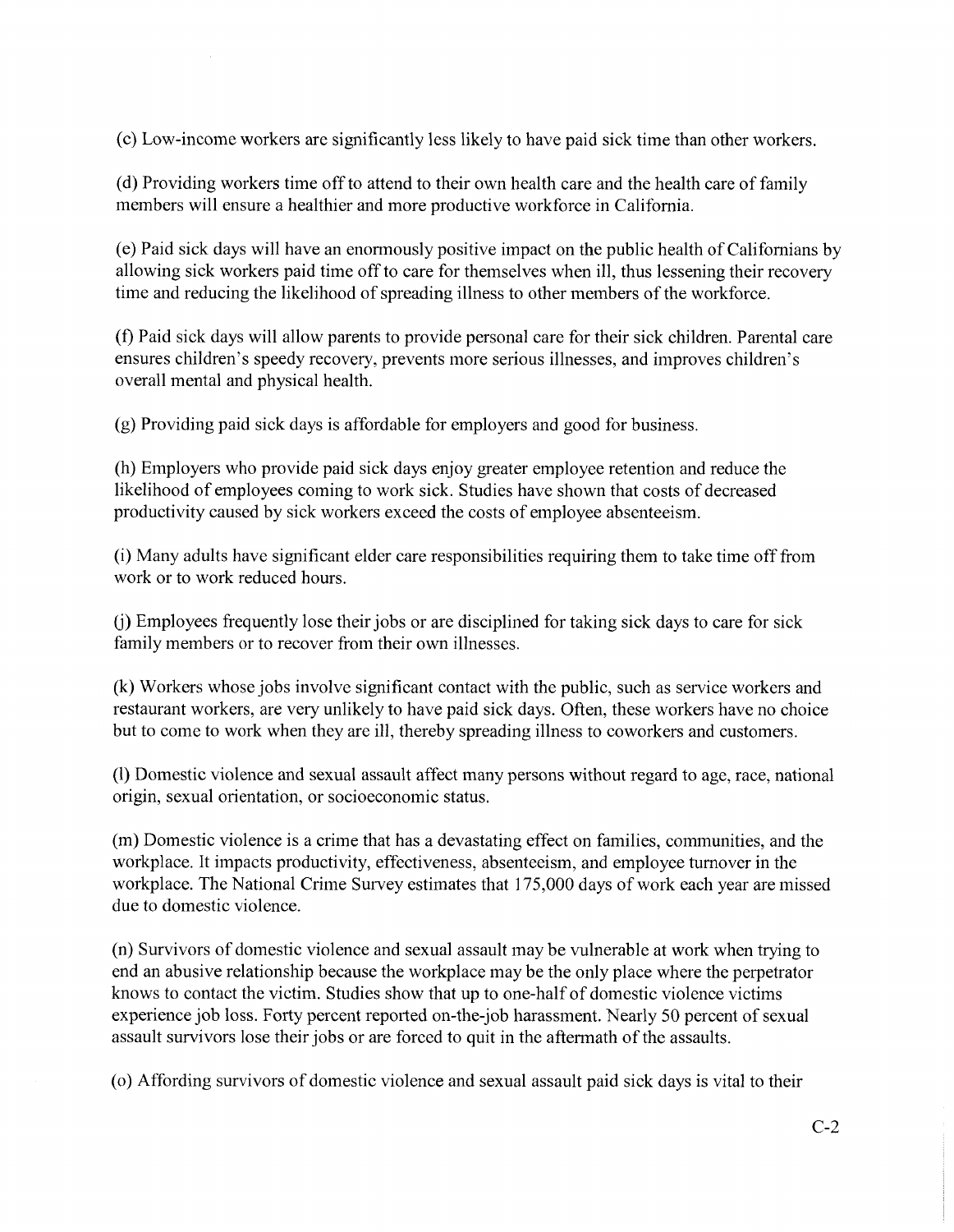independence and recovery. SEC. 2.

In enacting this act, it is the intent of the Legislature to do the following:

(a) Ensure that workers in California can address their own health needs and the health needs of their families by requiring employers to provide a minimum level of paid sick days including time for family care.

(b) Decrease public and private health care costs in California by enabling workers to seek early and routine medical care for themselves and their family members and to address domestic violence or sexual assault.

(c) Protect employees in California from losing theirjobs while they use sick days to care for themselves or their families.

(d) Provide economic security to employees in California who take time offfrom work for reasons related to domestic violence or sexual assault.

(e) Safeguard the welfare, health, safety, and prosperity ofthe people of and visitors to California. SEC. 3.

Article 1.5 (commencing with Section 245) is added to Chapter 1 of Part 1 of Division 2 of the Labor Code, to read:

Article 1.5. Paid Sick Days

245.

(a) This article shall be known and may be cited as the Healthy Workplaces, Healthy Families Act of2014.

(b) The provisions ofthis article are in addition to and independent of any other rights, remedies, or procedures available under any other law and do not diminish, alter, or negate any other legal rights, remedies, or procedures available to an aggrieved person. 245.5.

As used in this article:

(a) "Employee" does not include the following:

(1) An employee covered by a valid collective bargaining agreement ifthe agreement expressly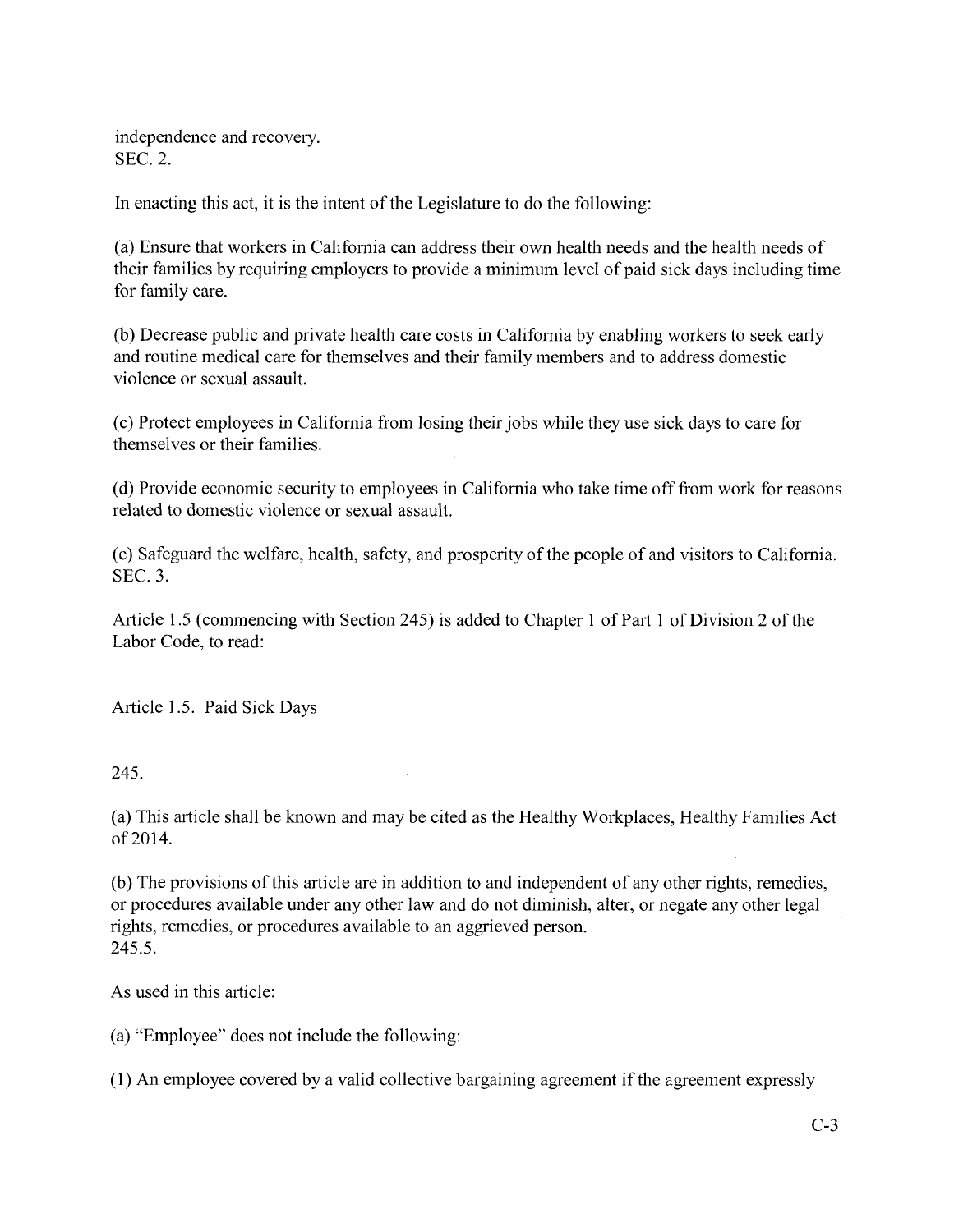provides for the wages, hours of work, and working conditions of employees, and expressly provides for paid sick days or a paid leave or paid time off policy that permits the use of sick days for those employees, final and binding arbitration of disputes concerning the application of its paid sick days provisions, premium wage rates for all overtime hours worked, and regular hourly rate of pay of not less than 30 percent more than the state minimum wage rate.

(2) An employee in the construction industry covered by a valid collective bargaining agreement if the agreement expressly provides for the wages, hours of work, and working conditions of employees, premium wage rates for all overtime hours worked, and regular hourly pay of not less than 30 percent more than the state minimum wage rate, and the agreement either (A) was entered into before January 1, 2015, or (B) expressly waives the requirements of this article in clear and unambiguous terms. For purposes of this subparagraph, "employee in the construction industry" means an employee performing onsite work associated with construction, including work involving alteration, demolition, building, excavation, renovation, remodeling, maintenance, improvement, repair work, and any other work as described by Chapter 9 (commencing with Section 7000) of Division 3 of the Business and Professions Code, and other similar or related occupations or trades.

 $(3)$  A provider of in-home supportive services under Section 14132.95, 14132.952, or 14132.956 of, or Article 7 (commencing with Section 12300) of Chapter 3 of Part 3 of Division 9 of, the Welfare and Institutions Code.

(4) An individual employed by an air carrier as a flight deck or cabin crew member that is subject to the provisions of Title II of the federal Railway Labor Act (45 U.S.C. 181 et seq.), provided that the individual is provided with compensated time off equal to or exceeding the amount established in paragraph  $(1)$  of subdivision  $(b)$  of Section 246.

(b) "Employer" means any person employing another under any appointment or contract of hire and includes the state, political subdivisions of the state, and municipalities.

(c) "Family member" means any of the following:

(1) A child, which for purposes of this article means a biological, adopted, or foster child, stepchild, legal ward, or a child to whom the employee stands in loco parentis. This definition of a child is applicable regardless of age or dependency status.

(2) A biological, adoptive, or foster parent, stepparent, or legal guardian of an employee or the employee's spouse or registered domestic partner, or a person who stood in loco parentis when the employee was a minor child.

(3) A spouse.

(4) A registered domestic partner.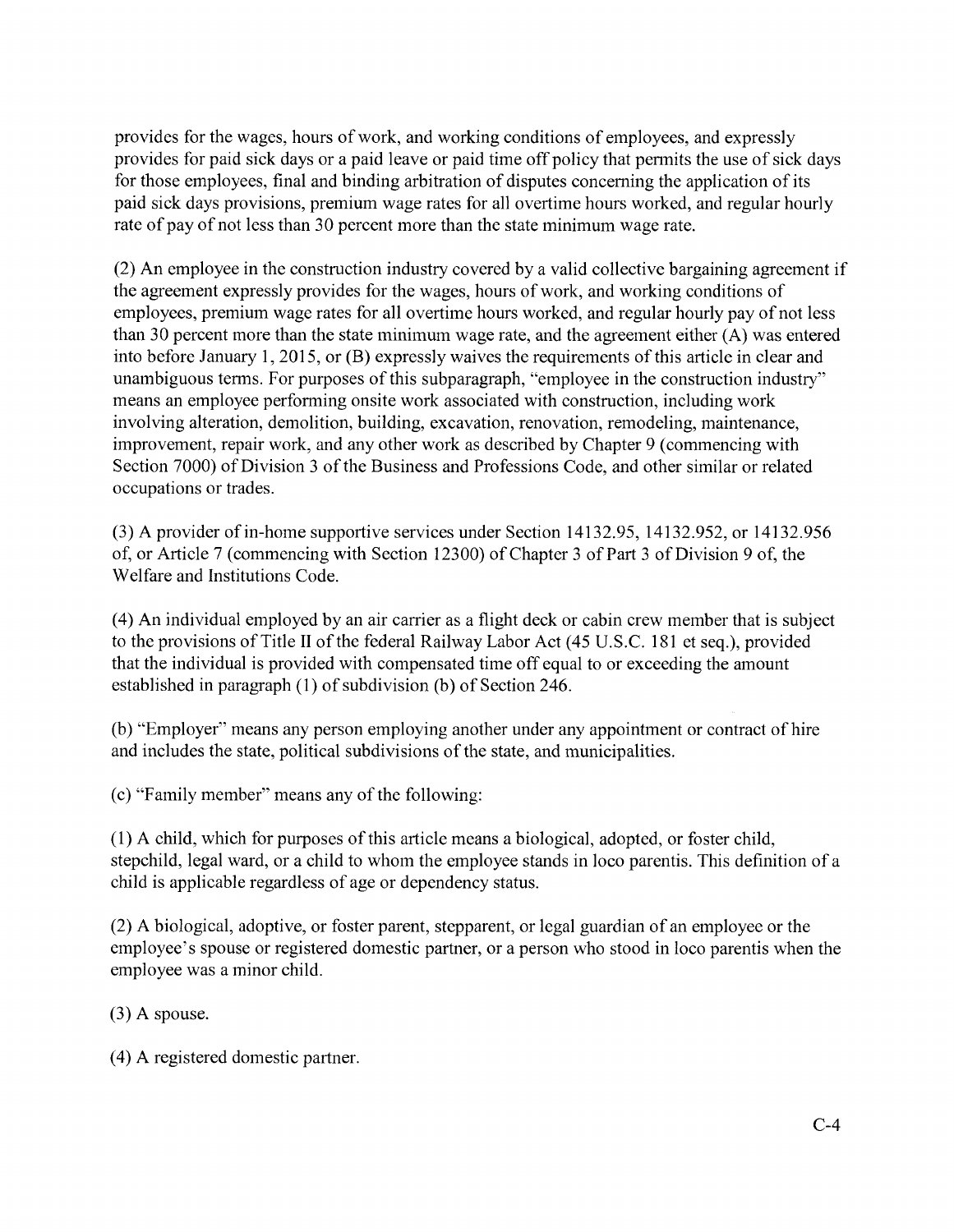(5) A grandparent.

(6) A grandchild.

(7) A sibling.

(d) "Health care provider" has the same meaning as defined in paragraph (6) of subdivision (c) of Section 12945.2 of the Government Code.

(e) "Paid sick days" means time that is compensated at the same wage as the employee normally earns during regular work hours and is provided by an employer to an employee for the purposes described in Section 246.5.

246.

(a) An employee who, on or after July 1, 2015, works in California for 30 or more days within a year from the commencement of employment is entitled to paid sick days as specified in this section.

(b) (1) An employee shall accrue paid sick days at the rate of not less than one hour per every 30 hours worked, beginning at the commencement of employment or the operative date of this article, whichever is later.

(2) An employee who is exempt from overtime requirements as an administrative, executive, or professional employee under a wage order of the Industrial Welfare Commission is deemed to work 40 hours per workweek for the purposes of this section, unless the employee's normal workweek is less than 40 hours, in which case the employee shall accrue paid sick days based upon that normal workweek.

(c) An employee shall be entitled to use accrued paid sick days beginning on the 90th day of employment, after which day the employee may use paid sick days as they are accrued.

(d) Accrued paid sick days shall carry over to the following year of employment. However, an employer may limit an employee's use of paid sick days to 24 hours or three days in each year of employment. This section shall be satisfied and no accrual or carry over is required if the full amount of leave is received at the beginning of each year, in accordance with subdivision (e).

(e) An employer is not required to provide additional paid sick days pursuant to this section ifthe employer has a paid leave policy or paid time off policy, the employer makes available an amount of leave that may be used for the same purposes and under the same conditions as specified in this section, and the policy does either of the following:

(1) Satisfies the accrual, carry over, and use requirements ofthis section.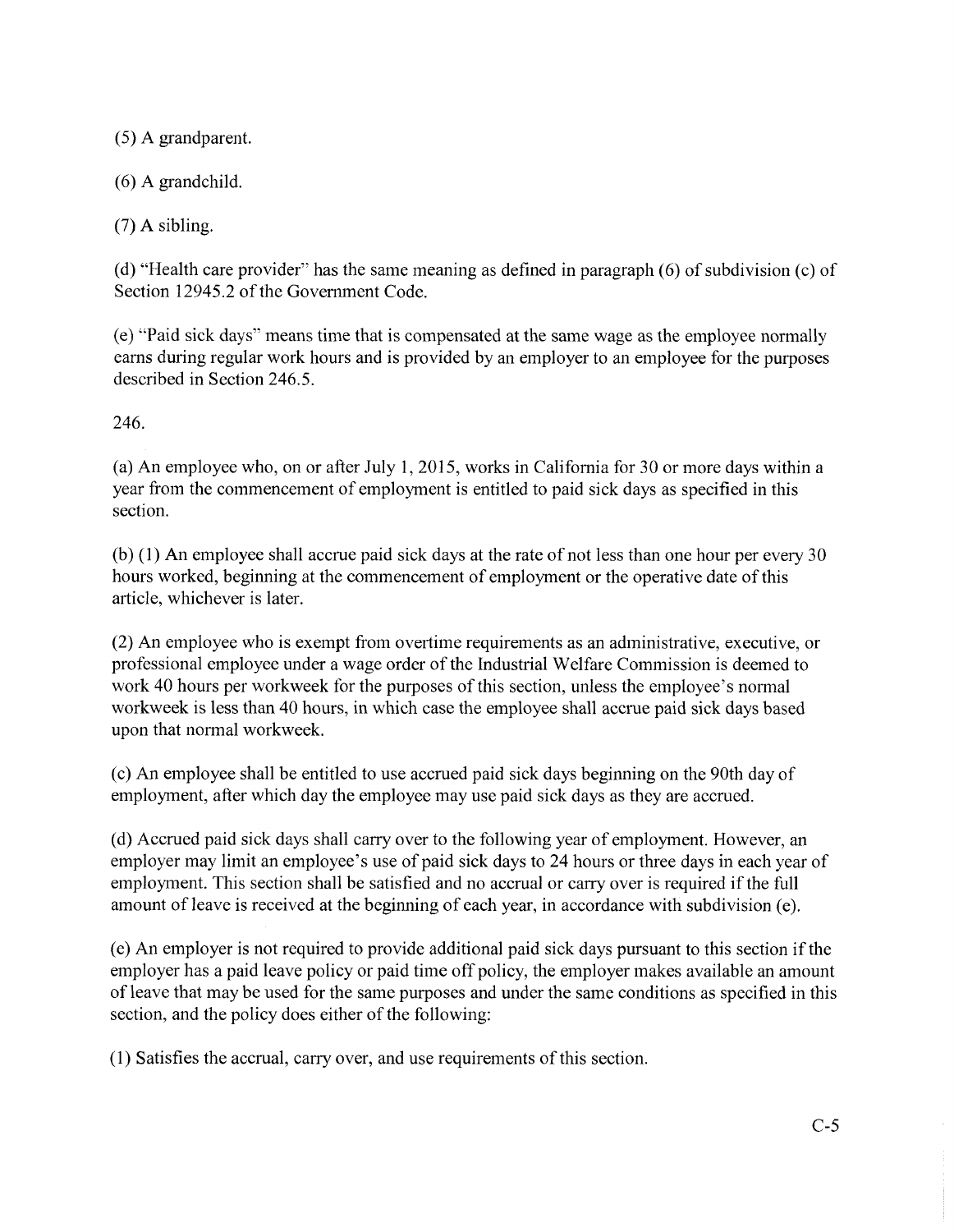(2) Provides no less than 24 hours or three days of paid sick leave, or equivalent paid leave or paid time off, for employee use for each year of employment or calendar year or 12-month basis.

(f) (1) Except as specified in paragraph (2), an employer is not required to provide compensation to an employee for accrued, unused paid sick days upon termination, resignation, retirement, or other separation from employment.

(2) If an employee separates from an employer and is rehired by the employer within one year from the date of separation, previously accrued and unused paid sick days shall be reinstated. The employee shall be entitled to use those previously accrued and unused paid sick days and to accrue additional paid sick days upon rehiring.

(g) An employer may lend paid sick days to an employee in advance of accrual, at the employer's discretion and with proper documentation.

(h) An employer shall provide an employee with written notice that sets forth the amount of paid sick leave available, or paid time off leave an employer provides in lieu of sick leave, for use on either the employee's itemized wage statement described in Section 226 or in a separate writing provided on the designated pay date with the employee's payment of wages. The penalties described in this article for a violation of this subdivision shall be in lieu of the penalties for a violation of Section 226.

(i) An employer has no obligation under this section to allow an employee's total accrual of paid sick leave to exceed 48 hours or 6 days, provided that an employee's rights to accrue and use paid sick leave under this section are not otherwise limited.

(j) An employee may determine how much paid sick leave he or she needs to use, provided that an employer may set a reasonable minimum increment, not to exceed two hours, for the use of paid sick leave.

(k) The rate of pay shall be the employee's hourly wage. If the employee in the 90 days of employment before taking accrued sick leave had different hourly pay rates, was paid by commission or piece rate, or was a nonexempt salaried employee, then the rate of pay shall be calculated by dividing the employee's total wages, not including overtime premium pay, by the employee's total hours worked in the full pay periods of the prior 90 days of employment.

(l) Ifthe need for paid sick leave is foreseeable, the employee shall provide reasonable advance notification. If the need for paid sick leave is unforeseeable, the employee shall provide notice of the need for the leave as soon as practicable.

(m) An employer shall provide payment for sick leave taken by an employee no later than the payday for the next regular payroll period after the sick leave was taken. 246.5.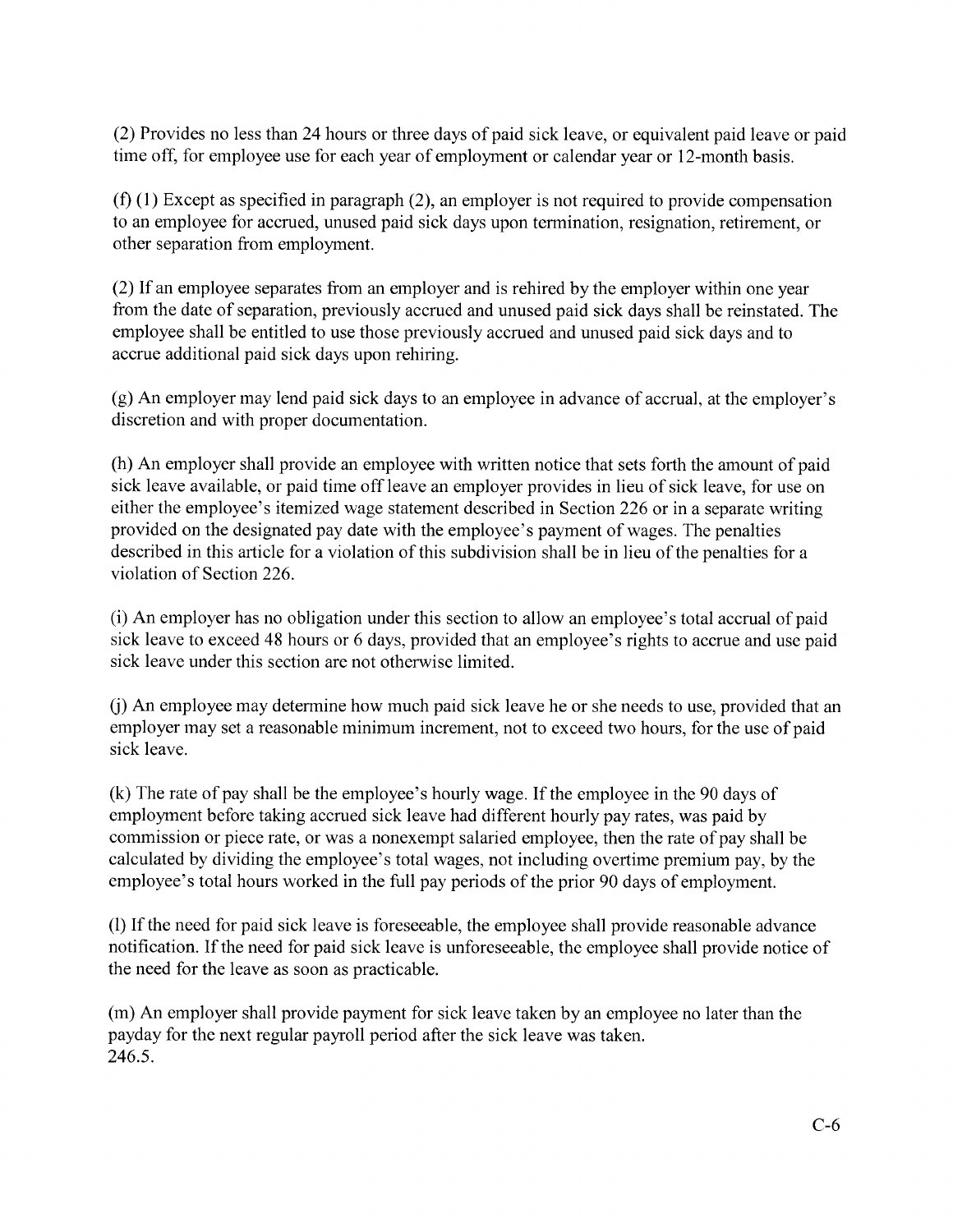(a) Upon the oral or written request of an employee, an employer shall provide paid sick days for the following purposes:

(1) Diagnosis, care, or treatment of an existing health condition of, or preventive care for, an employee or an employee's family member.

(2) For an employee who is a victim of domestic violence, sexual assault, or stalking, the purposes described in subdivision (c) of Section 230 and subdivision (a) of Section 230.1.

(b) An employer shall not require as a condition of using paid sick days that the employee search for or find a replacement worker to cover the days during which the employee uses paid sick days.

(c) (1) An employer shall not deny an employee the right to use accrued sick days, discharge, threaten to discharge, demote, suspend, or in any manner discriminate against an employee for using accrued sick days, attempting to exercise the right to use accrued sick days, filing a complaint with the department or alleging a violation of this article, cooperating in an investigation or prosecution of an alleged violation of this article, or opposing any policy or practice or act that is prohibited by this article.

(2) There shall be a rebuttable presumption of unlawful retaliation if an employer denies an employee the right to use accrued sick days, discharges, threatens to discharge, demotes, suspends, or in any manner discriminates against an employee within 30 days of any of the following:

(A) The filing of a complaint by the employee with the Labor Commissioner or alleging a violation of this article.

(B) The cooperation of an employee with an investigation or prosecution of an alleged violation of this article.

(C) Opposition by the employee to a policy, practice, or act that is prohibited by this article. 247.

(a) In each workplace of the employer, the employer shall display a poster in a conspicuous place containing all the information specified in subdivision (b). The Labor Commissioner shall create a poster containing this information and make it available to employers.

(b) The poster shall state all of the following:

(1) An employee is entitled to accrue, request, and use paid sick days.

(2) The amount of sick days provided for by this article.

 $(3)$  The terms of use of paid sick days.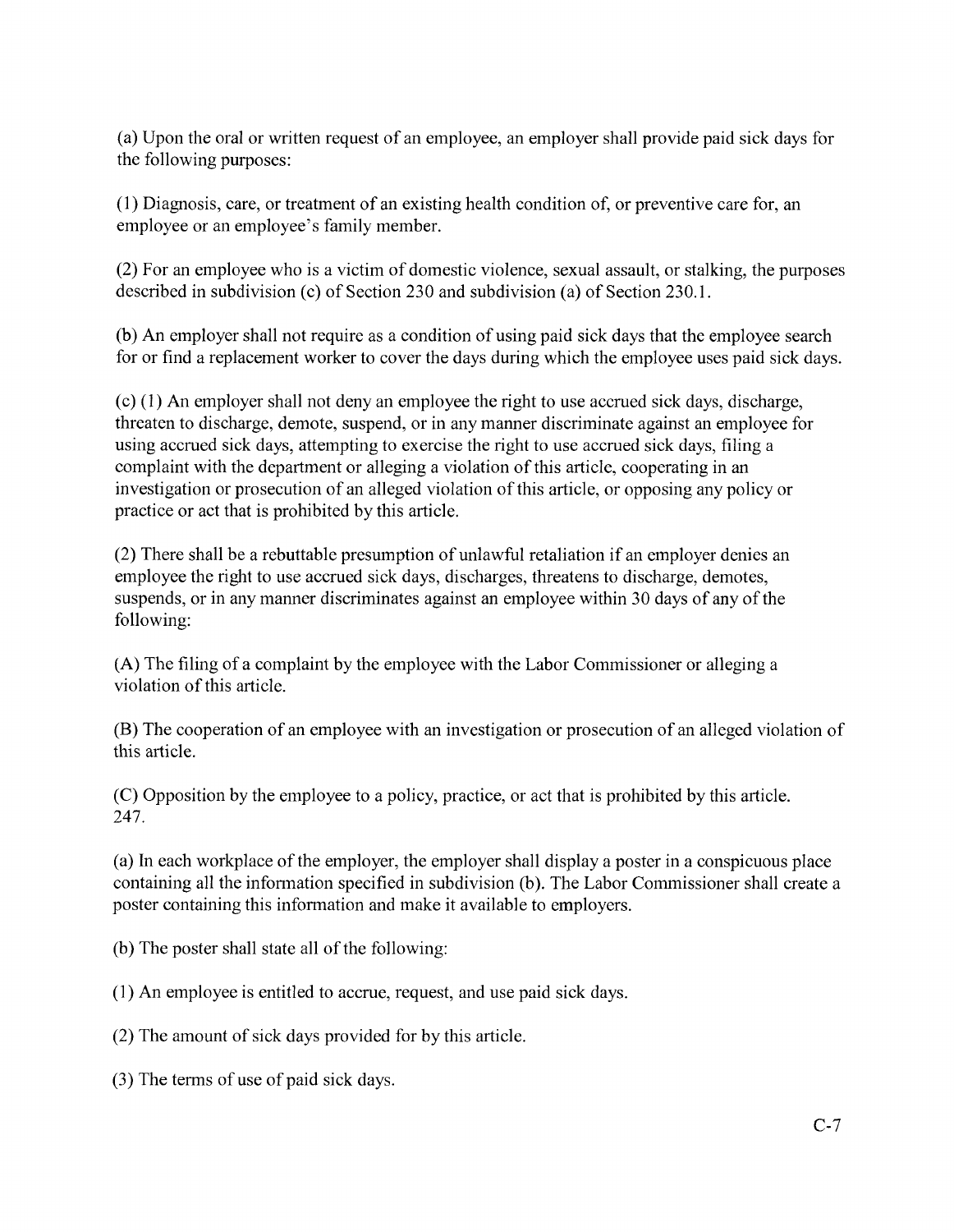(4) That retaliation or discrimination against an employee who requests paid sick days or uses paid sick days, or both, is prohibited and that an employee has the right under this article to file a complaint with the Labor Commissioner against an employer who retaliates or discriminates against the employee.

(c) An employer who willfully violates the posting requirements ofthis section is subject to a civil penalty of not more than one hundred dollars (\$ 100) per each offense. 247.5.

An employer shall keep for at least three years records documenting the hours worked and paid sick days accrued and used by an employee, and shall allow the Labor Commissioner to access these records pursuant to the requirements set forth in Section 1174. An employer shall make these records available to an employee in the same manner as described in Section 226. If an employer does not maintain adequate records pursuant to this section, it shall be presumed that the employee is entitled to the maximum number of hours accruable under this article, unless the employer can show otherwise by clear and convincing evidence. 248.5.

(a) The Labor Commissioner shall enforce this article, including investigating an alleged violation, and ordering appropriate temporary relief to mitigate the violation or to maintain the status quo pending the completion of a full investigation or hearing.

(b) (1) Ifthe Labor Commissioner, after a hearing that contains adequate safeguards to ensure that the parties are afforded due process, determines that a violation of this article has occurred, he or she may order any appropriate relief, including reinstatement, backpay, the payment of sick days unlawfully withheld, and the payment of an additional sum in the form of an administrative penalty to an employee or other person whose rights under this article were violated.

(2) Ifpaid sick days were unlawfully withheld, the dollar amount of paid sick days withheld from the employee multiplied by three, or two hundred fifty dollars (\$250), whichever amount is greater, but not to exceed an aggregate penalty of four thousand dollars (\$4,000), shall be included in the administrative penalty.

(3) If a violation ofthis article results in other harm to the employee or person, such as discharge from employment, or otherwise results in a violation of the rights of the employee or person, the administrative penalty shall include a sum of fifty dollars (\$50) for each day or portion thereof that the violation occurred or continued, not to exceed an aggregate penalty of four thousand dollars (\$4,000).

(c) Where prompt compliance by an employer is not forthcoming, the Labor Commissioner may take any appropriate enforcement action to secure compliance, including the filing of a civil action. In compensation to the state for the costs of investigating and remedying the violation, the commissioner may order the violating employer to pay to the state a sum of not more than fifty dollars (\$50) for each day or portion of a day a violation occurs or continues for each employee or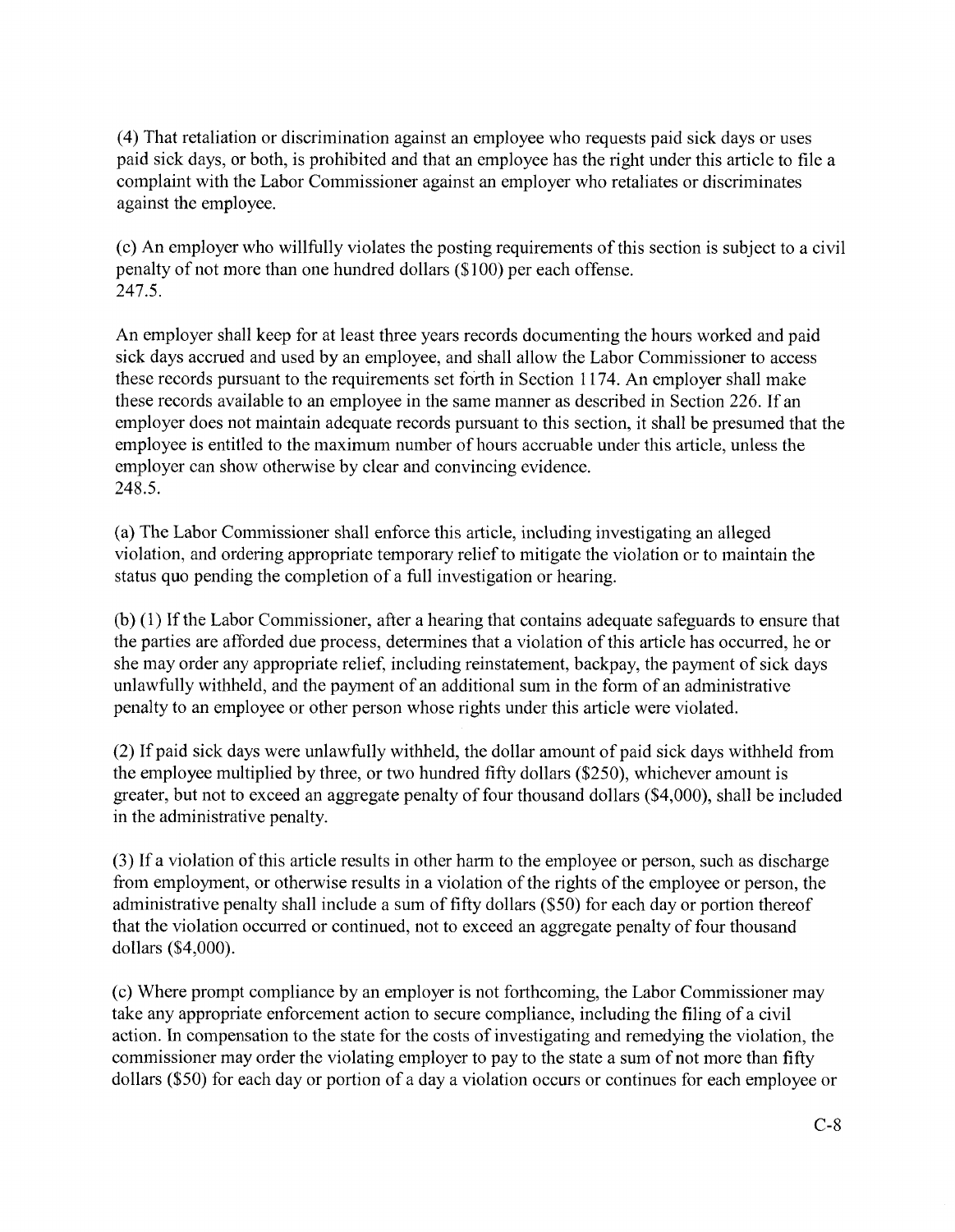other person whose rights under this article were violated.

(d) An employee or other person may report to the Labor Commissioner a suspected violation of this article. The commissioner shall encourage reporting pursuant to this subdivision by keeping confidential, to the maximum extent permitted by applicable law, the name and other identifying information of the employee or person reporting the violation. However, the commissioner may disclose that person's name and identifying information as necessary to enforce this article or for other appropriate purposes, upon the authorization of that person.

(e) The Labor Commissioner or the Attorney General may bring a civil action in a court of competent jurisdiction against the employer or other person violating this article and, upon prevailing, shall be entitled to collect legal or equitable relief on behalf of the aggrieved as may be appropriate to remedy the violation, including reinstatement, backpay, the payment of sick days unlawfully withheld, the payment of an additional sum, not to exceed an aggregate penalty of four thousand dollars  $(\$4,000)$ , as liquidated damages in the amount of fifty dollars  $(\$50)$  to each employee or person whose rights under this article were violated for each day or portion thereof that the violation occurred or continued, plus, if the employer has unlawfully withheld paid sick days to an employee, the dollar amount of paid sick days withheld from the employee multiplied by three; or two hundred fifty dollars (\$250), whichever amount is greater; and reinstatement in employment or injunctive relief; and further shall be awarded reasonable attorney's fees and costs, provided, however, that any person or entity enforcing this article on behalf of the public as provided for under applicable state law shall, upon prevailing, be entitled only to equitable, injunctive, or restitutionary relief, and reasonable attorney's fees and costs.

(f) In an administrative or civil action brought under this article, the Labor Commissioner or court, as the case may be, shall award interest on all amounts due and unpaid at the rate of interest specified in subdivision (b) of Section 3289 of the Civil Code.

(g) The remedies, penalties, and procedures provided under this article are cumulative.

(h) An employer shall not be assessed any penalty or liquidated damages under this article due to an isolated and unintentional payroll error or written notice error that is a clerical or an inadvertent mistake regarding the accrual or available use of paid sick leave. In reviewing for compliance with this section, the factfinder may consider as a relevant factor whether the employer, prior to an alleged violation, has adopted and is in compliance with a set of policies, procedures, and practices that fully comply with this section. 249.

(a) This article does not limit or affect any laws guaranteeing the privacy of health information, or information related to domestic violence or sexual assault, regarding an employee or employee's family member. That information shall be treated as confidential and shall not be disclosed to any person except to the affected employee, or as required by law.

(b) This article shall not be construed to discourage or prohibit an employer from the adoption or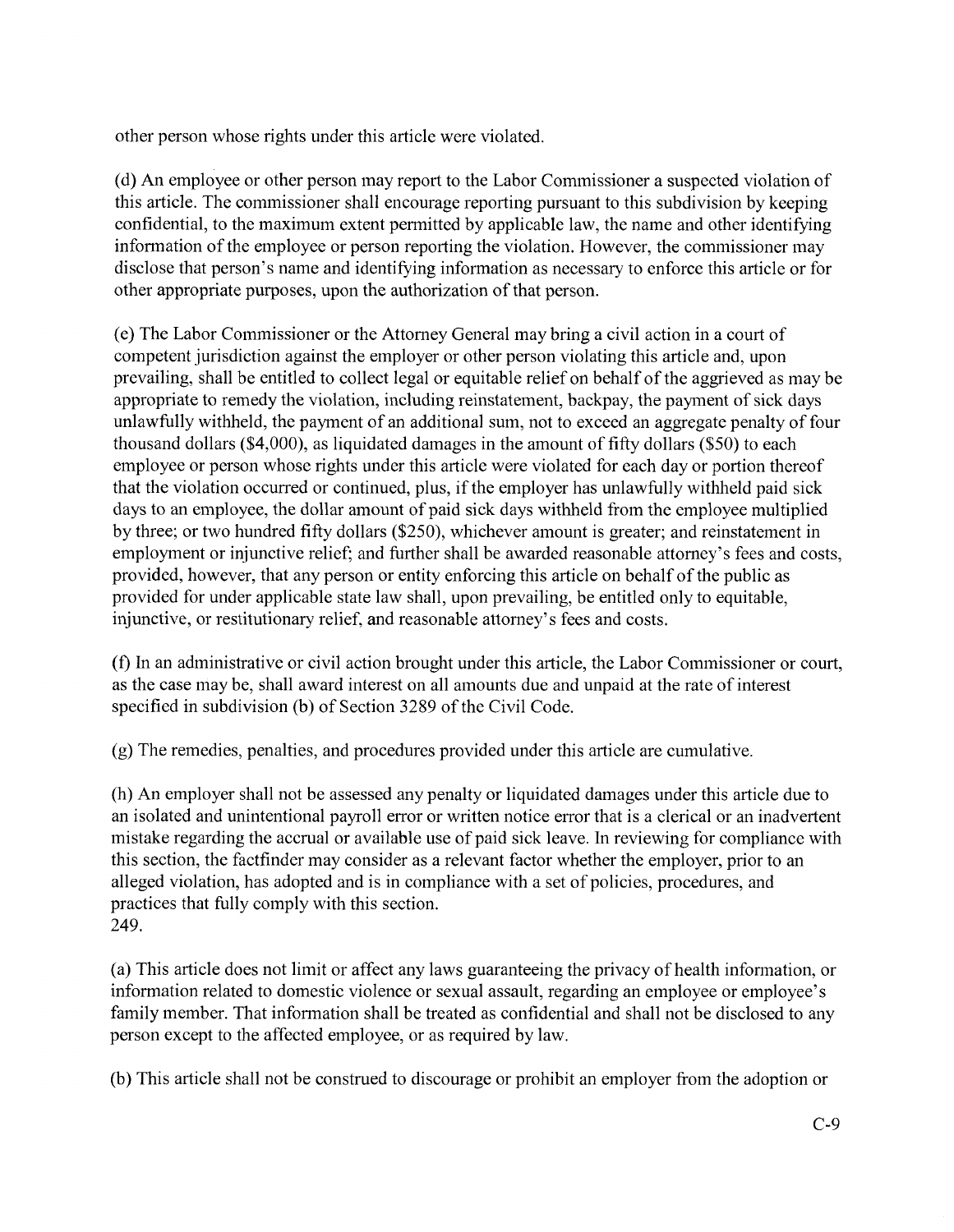retention of a paid sick days policy more generous than the one required herein.

(c) This article does not lessen the obligation of an employer to comply with a contract, collective bargaining agreement, employment benefit plan, or other agreement providing more generous sick days to an employee than required herein.

(d) This article establishes minimum requirements pertaining to paid sick days and does not preempt, limit, or otherwise affect the applicability of any other law, regulation, requirement, policy, or standard that provides for greater accrual or use by employees of sick days, whether paid or unpaid, or that extends other protections to an employee. SEC. 4.

Section 2810.5 of the Labor Code is amended to read: 2810.5.

(a)  $(1)$  At the time of hiring, an employer shall provide to each employee a written notice, in the language the employer normally uses to communicate employment-related information to the employee, containing the following information:

 $(A)$  The rate or rates of pay and basis thereof, whether paid by the hour, shift, day, week, salary, piece, commission, or otherwise, including any rates for overtime, as applicable.

(B) Allowances, if any, claimed as part of the minimum wage, including meal or lodging allowances.

(C) The regular payday designated by the employer in accordance with the requirements ofthis code.

(D) The name of the employer, including any "doing business as" names used by the employer.

(E) The physical address of the employer's main office or principal place of business, and a mailing address, if different.

(F) The telephone number of the employer.

(G) The name, address, and telephone number ofthe employer's workers' compensation insurance carrier.

(H) That an employee: may accrue and use sick leave; has a right to request and use accrued paid sick leave; may not be terminated or retaliated against for using or requesting the use of accrued paid sick leave; and has the right to file a complaint against an employer who retaliates.

(I) Any other information the Labor Commissioner deems material and necessary.